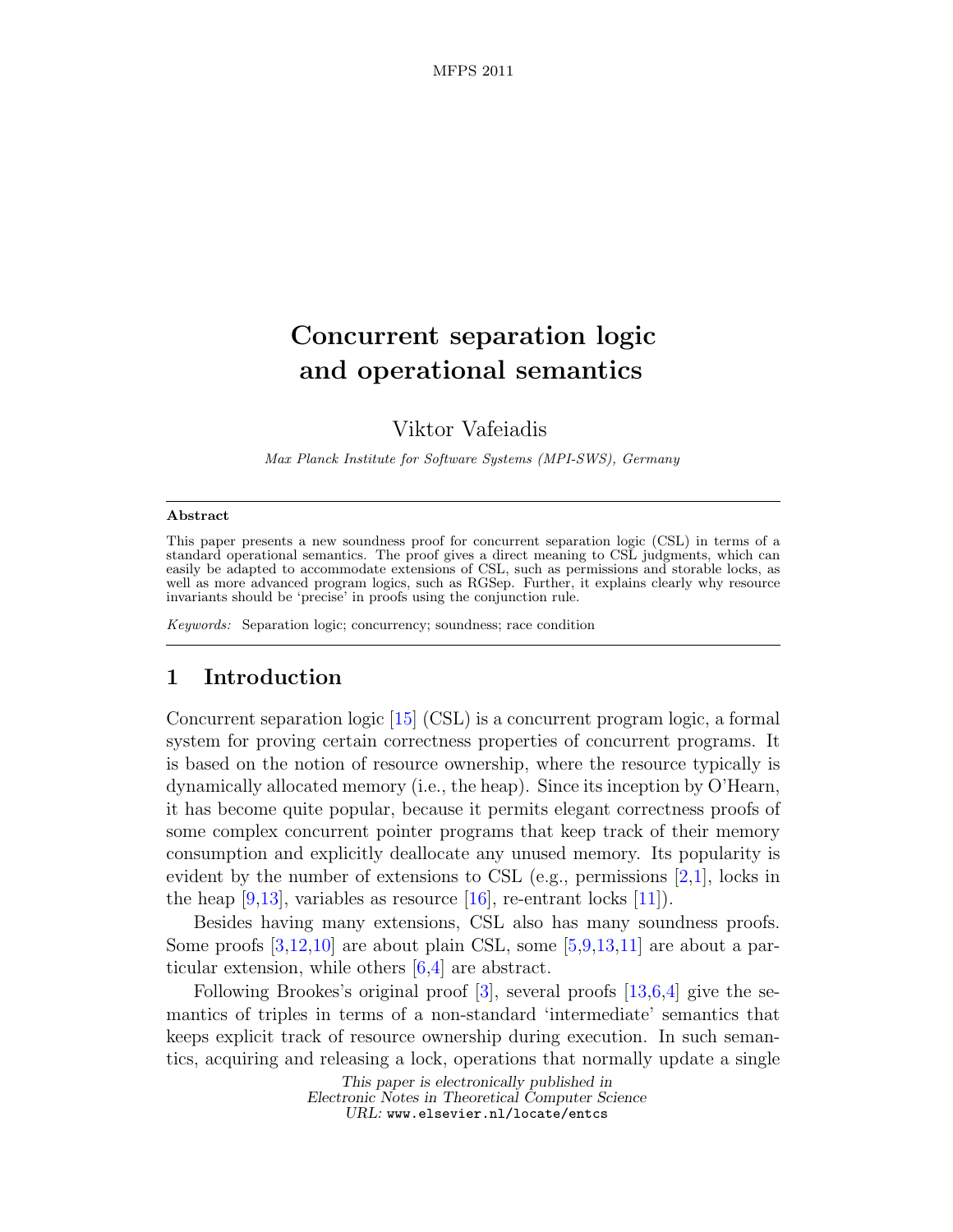bit, instead allocate or deallocate part of the heap (receiving it from or sending to a shared resource). The adequacy of the intermediate semantics is usually justified by an 'erasure' theorem stating that the intermediate semantics simulates a standard semantics.

Some other proofs [\[11,](#page-17-4)[14,](#page-17-7)[9,](#page-17-1)[10\]](#page-17-6) instead are completely syntactic: they never define the meaning of CSL judgments, but rather establish a global invariant that ensures data-race freedom and that is preserved under execution steps. This proof technique is similar to the "progress and preservation" strategy that is common in soundness proofs of type systems and is rather fragile. If, for instance, a new construct were to be added to the language, the soundness of the existing rules would have to be reproved. Moreover, as the meaning of CSL judgments is never defined except perhaps for closed 'top-level' programs, it is never clear what program specifications actually mean.

In this paper, we take a direct approach to proving soundness of CSL. We define the meaning of CSL judgments directly in terms of a standard concrete operational semantics for the programming language. Our definition is concise and results in a relatively simple soundness proof, which we have formalised in Isabelle/HOL.<sup>[1](#page-1-0)</sup> Our soundness statement has three important benefits:

- (i) It encompasses the framing aspect of separation logic. As a result, the proof does not technically require that the operational semantics satisfies the "safety monotonicity" and the "frame" properties [\[20\]](#page-17-8).
- (ii) It does not insist on resource invariants being precise. Similar to Gotsman et al. [\[10\]](#page-17-6), we prove (a) that CSL with possibly imprecise resource invariants and without the conjunction rule is sound, and (b) that the conjunction rule is sound provided that the resource invariants in scope are precise. Both proofs use the same semantics for CSL judgments.
- (iii) It can easily be adapted to cover CSL extensions, such as permissions [\[2,](#page-16-0)[1\]](#page-16-1), RGSep [\[19\]](#page-17-9), deny/guarantee, and concurrent abstract predicates [\[7\]](#page-16-6).

Paper Outline. For pedagogic reasons, we will first focus on a cut down version of CSL where the only construct for synchronisation is an atomic block executing in one atomic step  $(\S2)$  $(\S2)$ . We shall give the syntax and semantics of the programming language and of separation logic assertions, as well as the CSL proof rules. We shall then define carefully the semantics of the CSL judgments  $(\S3)$  $(\S3)$  and prove that the proof rules are sound  $(\S4)$  $(\S4)$ .

Later, in §[5,](#page-10-0) we shall consider O'Hearn's original setting with multiple named conditional critical regions that execute non-atomically, but in mutual exclusion, and prove CSL's data race freedom result. Finally, we will adapt our correctness statements to handle extensions of CSL, such as permissions  $(\S6)$  $(\S6)$  and RGSep  $(\S7)$  $(\S7)$ .

<span id="page-1-0"></span> $\overline{1}$  The proof scripts are available at <http://www.mpi-sws.org/~viktor/cslsound> [\[18\]](#page-17-10).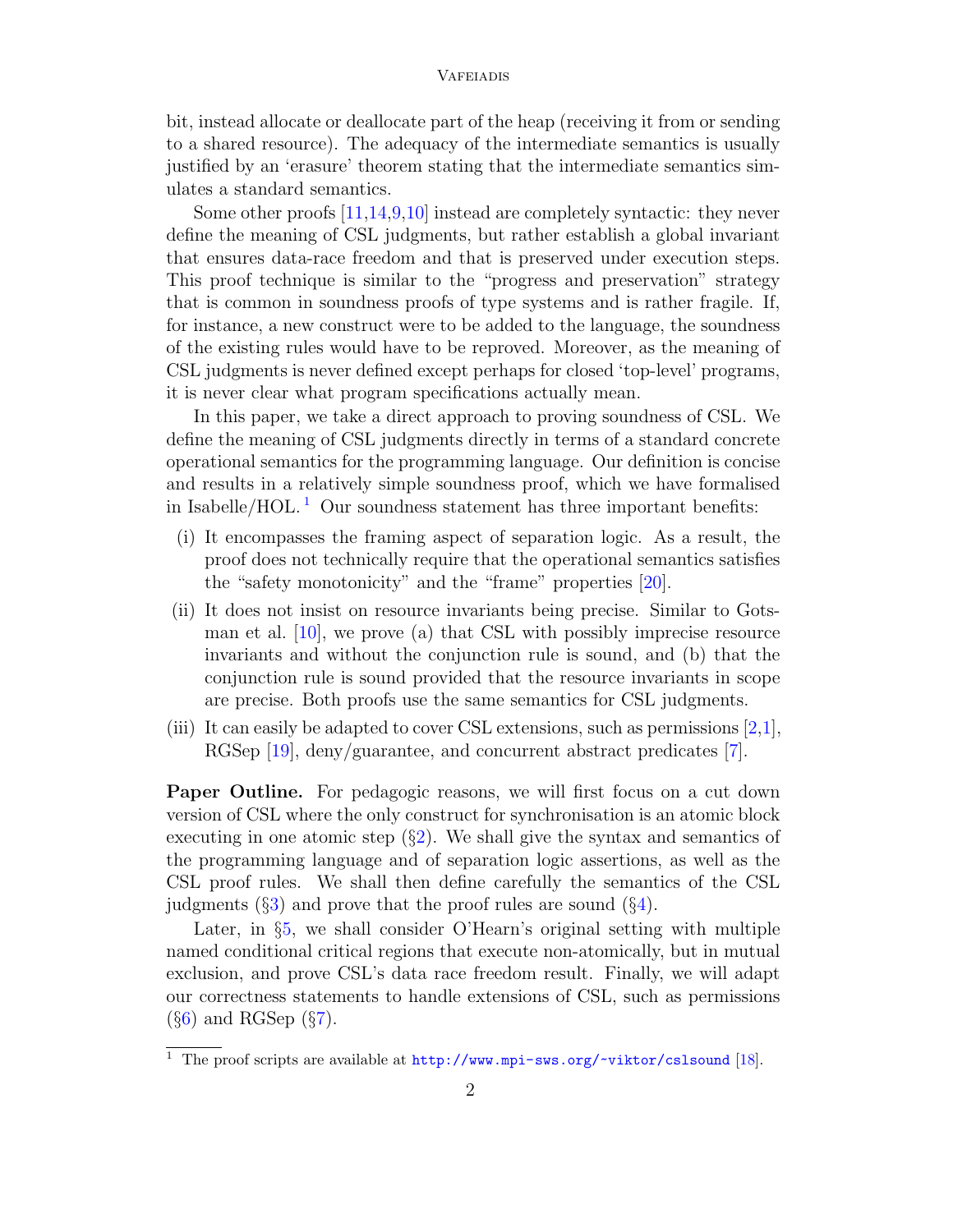$$
\overline{\textbf{(skip;)}C_2), \sigma \to C_2, \sigma} \qquad \qquad \textbf{(Seq1)} \qquad \qquad \frac{C, \sigma \to^* \textbf{skip}, \sigma'}{\textbf{(atomic }C), \sigma \to \textbf{skip}, \sigma'} \qquad \textbf{(A\texttt{TOM})}
$$

$$
\frac{C_1, \sigma \to C'_1, \sigma'}{(C_1; C_2), \sigma \to (C'_1; C_2), \sigma'}
$$
 (SEQ2)

$$
\frac{C_1, \sigma \to \text{abort}}{(C_1; C_2), \sigma \to \text{abort}} \qquad (\text{SeqA})
$$

$$
\frac{\sigma = (s, h) \quad [B](s)}{\text{(if } B \text{ then } C_1 \text{ else } C_2\text{), } \sigma \to C_1, \sigma} \quad (\text{IF1})
$$

$$
\frac{\sigma = (s, h) \quad \neg [B](s)}{\text{(if } B \text{ then } C_1 \text{ else } C_2\text{), } \sigma \to C_2\text{, } \sigma} \quad (\text{IF2})
$$

$$
\frac{C_1, \sigma \to C_1', \sigma'}{(C_1 \| C_2), \sigma \to (C_1' \| C_2), \sigma'}
$$
 (PAR1)

$$
\frac{C_2, \sigma \to C_2', \sigma'}{(C_1 \| C_2), \sigma \to (C_1 \| C_2'), \sigma'}
$$
 (PAR2)

$$
\frac{}{(\textbf{skip}||\textbf{skip}),\sigma\to\textbf{skip},\sigma} \qquad \qquad (\text{PAR3})
$$

$$
\frac{C_1, \sigma \to \text{abort}}{(C_1 \| C_2), \sigma \to \text{abort}} \qquad \text{(PARA1)}
$$

(Loop)

$$
\frac{C, \sigma \to^* \text{abort}}{\text{atomic } C, \sigma \to \text{abort}} \qquad \text{(ATOMA)} \qquad \qquad \frac{C_2, \sigma \to \text{abort}}{(C_1 \| C_2), \sigma \to \text{abort}} \qquad \text{(PARA2)}
$$

(which is a specific function of the image) is a function of 
$$
B
$$
 do  $C$ ), where  $B$  do  $C$  are the same function of  $B$  to  $C$ ), where  $C$  is the function of  $B$  to  $C$ , where  $C$  is the function of  $B$  to  $C$ , where  $C$  is the function of  $B$  to  $C$ , where  $C$  is the function of  $B$  to  $C$ , where  $C$  is the function of  $B$  to  $C$ , where  $C$  is the function of  $B$  to  $C$ .

(ASSIGN)  $x := E$ ,  $(s, h) \rightarrow$  **skip**,  $(s[x := [E](s)], h)$ (READ)  $x := [E], (s, h) \rightarrow \textbf{skip}, (s[x := v], h)$  if  $h([E](s)) = v$ (READA)  $x := [E], (s, h) \rightarrow$  abort if  $[[E]](s) \notin \text{dom}(h)$ (WRI)  $[E] := E', (s, h) \to \mathbf{skip}, (s, h[[E](s) := [E']$ if  $[E](s) \in \textbf{dom}(h)$  $(WRIA)$   $[E]:=E'$ if  $[E](s) \notin \textbf{dom}(h)$ (ALL)  $x := \textbf{alloc}(E), (s, h) \rightarrow \textbf{skip}, (s[x := \ell], h[\ell := [E](s)])$  where  $\ell \notin \textbf{dom}(h)$ (FREE) dispose(E),  $(s, h) \rightarrow$  skip,  $(s, h[[E](s) := \bot])$  if  $[E](s) \in \text{dom}(h)$ (FREEA) dispose(E),  $(s, h) \rightarrow$  abort if  $\llbracket E \rrbracket(s) \notin \textbf{dom}(h)$ 

Fig. 1. Small-step operational semantics for commands.

# <span id="page-2-1"></span><span id="page-2-0"></span>2 Concurrent Separation Logic

Consider the following simple language of commands:

$$
E ::= x | n | E + E | E - E | \dots
$$
  
\n
$$
B ::= B \land B | \neg B | E = E | E \le E | \dots
$$
  
\n
$$
C ::= \textbf{skip} | x := E | x := [E] | [E] := E | x := \textbf{alloc}(E) | \textbf{dispose}(E)
$$
  
\n
$$
| C_1; C_2 | C_1 || C_2 | \textbf{if } B \textbf{ then } C_1 \textbf{ else } C_2 | \textbf{while } B \textbf{ do } C | \textbf{atomic } C
$$

Arithmetic expressions, E, consist of program variables, integer constants, and arithmetic operations. Boolean expressions, B, consist of arithmetic equalities and inequalities and Boolean operations. Commands,  $C$ , include the empty command, variable assignments, memory reads, writes, allocations and deallocations, sequential composition, parallel composition, conditionals, loops, and atomic commands.

We assume a domain of variable names (VarName), a domain of memory locations (Loc) and a domain of values (Val) that includes memory locations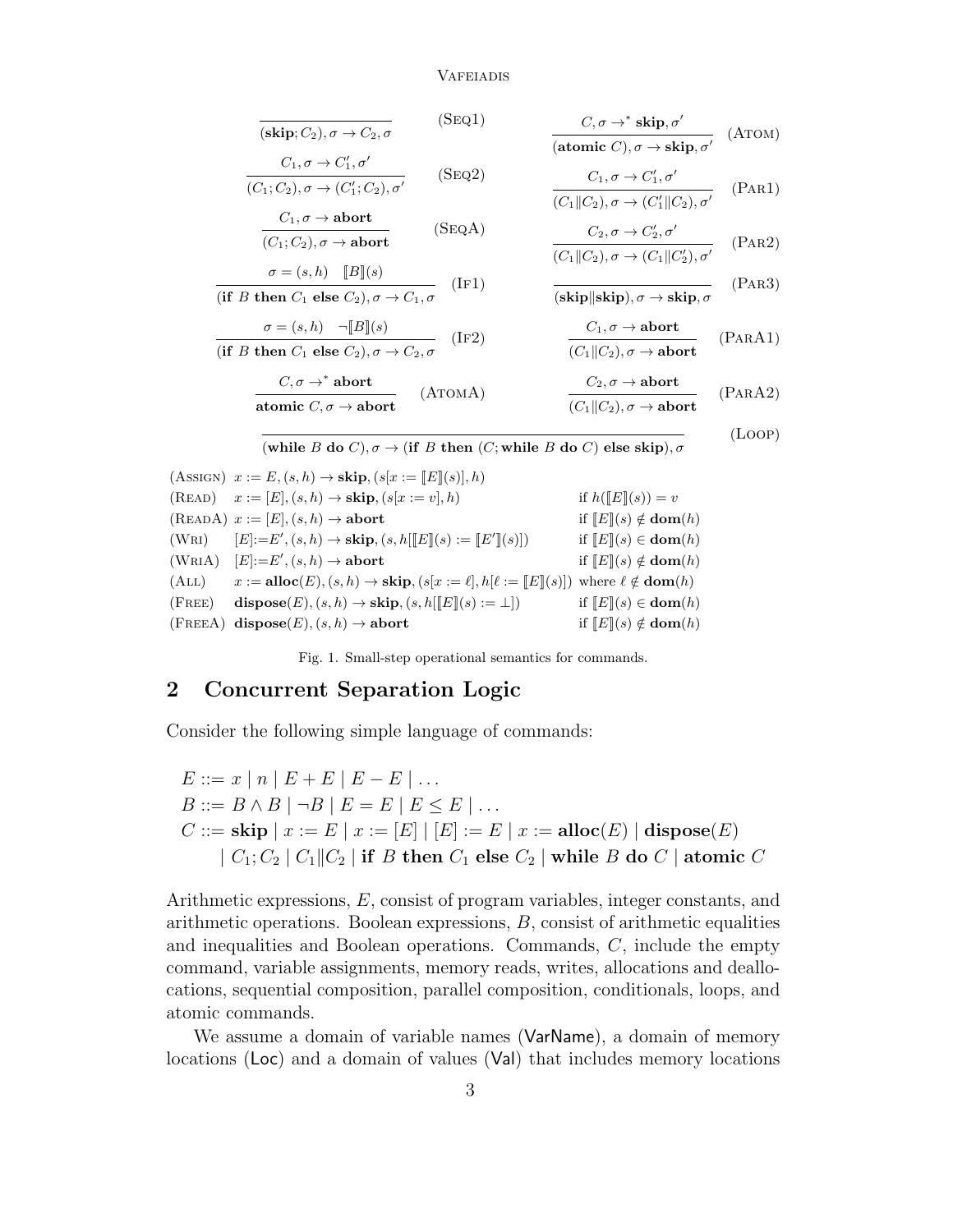and define the following composite domains:

|                                                                                                 | $s \in$ Stack $\stackrel{\text{def}}{=}$ VarName $\rightarrow$ Val stacks (interpretations for variables) |
|-------------------------------------------------------------------------------------------------|-----------------------------------------------------------------------------------------------------------|
| $h \in \text{Heap} \stackrel{\text{def}}{=} \text{Loc} \rightharpoonup_{\text{fin}} \text{Val}$ | heaps (dynamically allocated memory)                                                                      |
| $\sigma \in \mathsf{State} \stackrel{\text{def}}{=} \mathsf{Stack} \times \mathsf{Heap}$        | program states                                                                                            |

Arithmetic and Boolean expressions are interpreted denotationally as total functions from stacks to values or Boolean values respectively:

$$
\begin{array}{ll}\n\llbracket . \rrbracket : \text{Exp} \to \text{Stack} \to \text{Val} \\
\llbracket x \rrbracket (s) \stackrel{\text{def}}{=} s(x) \\
\llbracket E_1 + E_2 \rrbracket (s) \stackrel{\text{def}}{=} \llbracket E_1 \rrbracket (s) + \llbracket E_2 \rrbracket (s)\n\end{array}\n\quad\n\begin{array}{ll}\n\llbracket . \rrbracket : \text{BoolExp} \to \text{Stack} \to \{\text{true}, \text{false}\} \\
\llbracket B_1 \wedge B_2 \rrbracket (s) \stackrel{\text{def}}{=} \llbracket B_1 \rrbracket (s) \wedge \llbracket B_2 \rrbracket (s) \\
\llbracket E_1 + E_2 \rrbracket (s)\n\end{array}
$$

Commands are given a small-step operational semantics in Figure [1.](#page-2-1) Configurations are pairs  $(C, \sigma)$  of a command and a state. There are transitions from one configuration to another as well as transitions from a configuration to abort denoting execution errors such as accessing an unallocated memory location. Parallel composition interleaves executions of its two components, while atomic commands execute their body,  $C$ , in one transition. In the premise of ATOM,  $\rightarrow^*$  stands for zero or more  $\rightarrow$  transitions.<sup>[2](#page-3-0)</sup>

Separation logic assertions include Boolean expressions, all the classical connectives, first order quantification, and five assertions pertinent to separation logic. These are the empty heap assertion (emp), the points-to assertion  $(E_1 \mapsto E_2)$  indicating that the heap consists of a single memory cell with address  $E_1$  and contents  $E_2$ , separating conjunction (\*), separating implication  $(\rightarrow)$ , and an iterative version of separating conjunction  $(\circledast)$ :

$$
P, Q, R, J ::= B | P \lor Q | P \land Q | \neg P | P \Rightarrow Q | \forall x. P | \exists x. P
$$
  
 
$$
|\operatorname{emp} | E_1 \rightarrow E_2 | P * Q | P \rightarrow Q | \circledast_{i \in \mathcal{I}} P_i
$$

Assertions denote sets of states. Their semantics is given as a modelling relation,  $s, h \models P$ , stating that the state  $(s, h)$  satisfies the assertion P.

$$
s, h \models \text{emp} \quad \stackrel{\text{def}}{\iff} \text{dom}(h) = \emptyset
$$
  
\n
$$
s, h \models E \mapsto E' \quad \stackrel{\text{def}}{\iff} \text{dom}(h) = [E](s) \land h([E](s)) = [E'](s)
$$
  
\n
$$
s, h \models P * Q \quad \stackrel{\text{def}}{\iff} \exists h_1, h_2. h = h_1 \uplus h_2 \land (s, h_1 \models P) \land (s, h_2 \models Q)
$$
  
\n
$$
s, h \models P \twoheadrightarrow Q \quad \stackrel{\text{def}}{\iff} \forall h_1. \text{ def}(h \uplus h_1) \land (s, h_1 \models P) \implies (s, h \uplus h_1 \models Q)
$$

Here,  $h_1 \oplus h_2$  stands for the union of the two heaps  $h_1$  and  $h_2$  and is undefined unless  $\textbf{dom}(h_1) \cap \textbf{dom}(h_2) = \emptyset$ . We write  $\textbf{def}(X)$  to say that X is defined.

<span id="page-3-0"></span><sup>2</sup> Normally, in addition to Atom, there should be another rule for infinite executions for the body of atomic blocks. For simplicity, we omit such a rule. In §[5,](#page-10-0) we will present a different semantics that does not involve  $\rightarrow^*$  and does not suffer from this problem.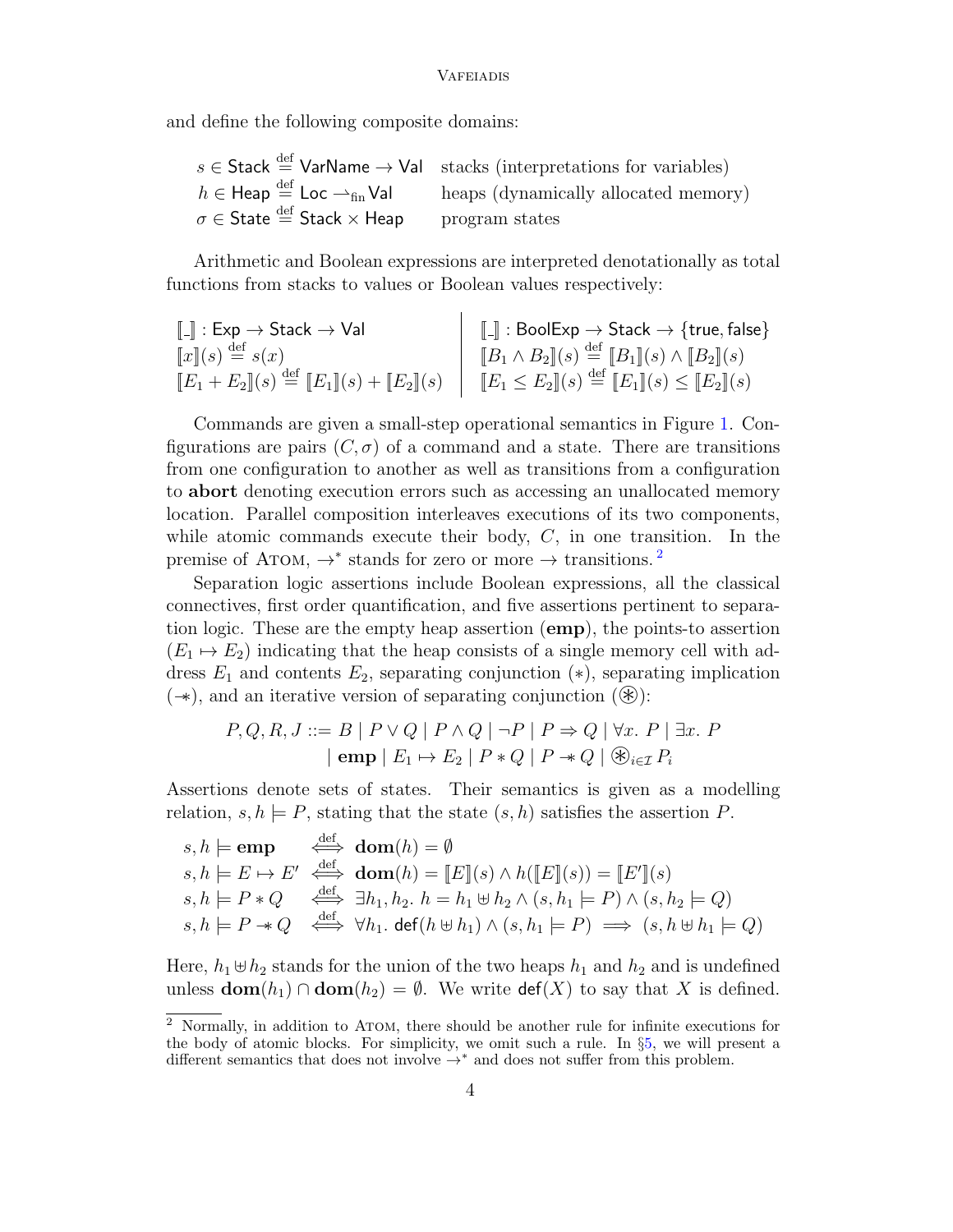$$
\frac{1}{J + \{P\} \text{ skip } \{P\}} \quad \text{(SKIP)} \quad J + \{P_1\} C_1 \{Q_1\} \\
\frac{x \notin \mathfrak{h}(J)}{J + \{[E/x]P\} x := E \{P\}} \quad \text{(Assic)} \\
\frac{1}{J + \{[E/x]P\} x := E \{P\}} \quad \text{(Assic)} \\
\frac{1}{J + \{[E/x]P\} x := E \{P\}} \quad \text{(Assic)} \\
\frac{1}{J + \{P_1 \cdot P_2\} C_1(Q_1) \cap w(C_1) = \emptyset}} \quad \frac{\mathfrak{h}(J, P_2, C_2, Q_2) \cap w(C_1) = \emptyset}{J + \{P_1 \cdot P_2\} C_1 |C_2 \{Q_1 \cdot Q_2\}} \quad \text{(PAR)} \\
\frac{1}{J + \{E \mapsto P'\} x := [E] \{E \mapsto E' \wedge x = E'\}} \quad \text{(READ)} \\
\frac{1}{J + \{P_1 \cdot P_2\} C \{Q\} x \{Q\}} \quad \frac{1}{J + \{P_1 \cdot P\} C \{Q\}} \quad \text{(SHARE)} \\
\frac{1}{J + \{P_2 \cdot P\} C \{Q\} x \{Q\}} \quad \frac{1}{J + \{P_1 \cdot P\} C \{Q\} x \{Q\}} \quad \text{(SHARE)} \\
\frac{1}{J + \{P_1 \cdot P\} C \{Q\} x \{Q\}} \quad \frac{1}{J + \{P_1 \cdot P\} C \{Q\} x \{Q\}} \quad \frac{1}{J + \{P_1 \cdot P\} C \{Q\} x \{Q\}} \quad \frac{1}{J + \{P_1 \cdot P\} C \{Q\} x \{Q\}} \quad \frac{1}{J + \{P_1 \cdot P\} C \{Q\} x \{Q\}} \quad \frac{1}{J + \{P_1 \cdot P\} C \{Q\} x \{Q\}} \quad \frac{1}{J + \{P_1 \cdot P\} C \{Q\} x \{Q\}} \quad \frac{1}{J + \{P_1 \cdot P\} C \{Q\} x \{Q\}} \quad \frac{1}{J + \{P_1 \cdot P\} C \{Q\} x \{Q\}} \quad \frac{1}{J + \{P_1 \cdot P\} C \{Q\} x
$$

Fig. 2. Concurrent separation logic proof rules.

<span id="page-4-0"></span>The other assertions are interpreted classically. Finally, we write  $E \mapsto -$  as a shorthand for  $\exists v. E \mapsto v$  where  $v \notin \mathsf{fv}(E)$ .

An important class of assertions are the so-called *precise* assertions, which are assertions satisfied by at most one subheap of any given heap. Formally, if there are satisfied by two such heaps,  $h_1$  and  $h'_1$ , the two must be equal:

<span id="page-4-1"></span>**Definition 2.1** An assertion, P, is precise iff for all  $h_1$ ,  $h_2$ ,  $h'_1$ , and  $h'_2$ , if def( $h_1 \oplus h_2$ ) and  $h_1 \oplus h_2 = h'_1 \oplus h'_2$  and  $s, h_1 \models P$  and  $s, h'_1 \models P$ , then  $h_1 = h'_1$ .

CSL judgments are of the form,  $J \vdash \{P\} \ C \ \{Q\}$ , where J is known as the resource invariant,  $P$  as the precondition, and  $Q$  as the postcondition. Informally, these specifications say that if  $C$  is executed from an initial state satisfying  $P * J$ , then J will be satisfied throughout execution and the final state (if the command terminates) will satisfy  $Q * J$ . There is also an ownership reading attached to the specifications saying that the command 'owns' the state described by its precondition: the command can change it and can assume that no other parallel thread can change it. In contrast, the state described by J can be changed by other concurrently executing threads. The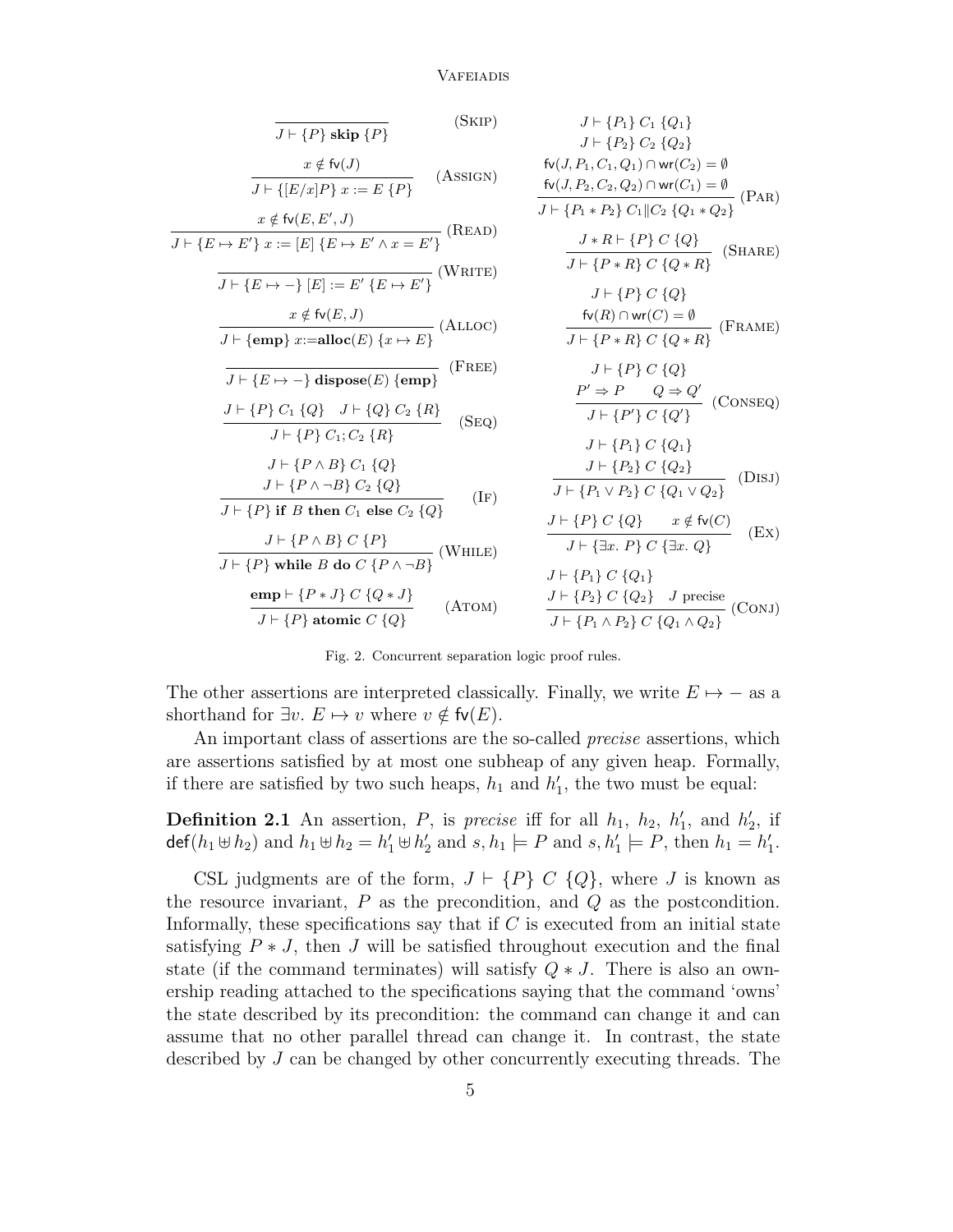only guarantee is that it will always satisfy the resource invariant, J.

The proof rules are shown in Figure [2.](#page-4-0) Among the proof rules, some are particularly noteworthy. READ and WRITE both require that the memory cell accessed is part of the precondition: this ensures that the cell is allocated (and hence, the access will be safe) and that no other thread is accessing it concurrently. Atom allows the body of atomic blocks to use the resource invariant, J, and requires them to re-establish it at the postcondition. Par allows us to compose two threads in parallel if and only if their preconditions describe disjoint parts of the heap. This prevents data races on memory locations. The side-conditions ensure that there are also no data races on program variables—here, fv returns the set of free variables of a command or an assertion, whereas  $wr(C)$  returns the set of variables being assigned to by the command  $C<sup>3</sup>$  $C<sup>3</sup>$  $C<sup>3</sup>$  SHARE allows us at any time to extend the resource invariant by separatingly conjoining part of the local state, R. Frame allows us to ignore part of the local state, the *frame R*, which is not used by the command, ensuring that  $R$  is still true at the postcondition.

Finally, the conjunction rule, CONJ, has a perhaps surprising side-condition. This side-condition is necessary for soundness as illustrated by Reynolds's counterexample  $[15, §11]$ . Most presentations require precise J's in all judgments. This, however, is unnecessary: only CONJ needs precision.

# <span id="page-5-0"></span>3 The Meaning of CSL Judgments

We define the semantics of CSL judgments in terms of an auxiliary predicate,  $\mathsf{safe}_n(C, s, h, J, Q)$ , stating that the command C executing with a stack, s, and a *local* heap,  $h$ , is safe with respect to the resource invariant  $J$  and the postcondition Q for up to n execution steps. A CSL judgment,  $J \models \{P\} C \{Q\},\$ simply says that the program  $C$  is safe with respect to  $J$  and  $Q$  for every initial local state satisfying the precondition,  $P$ , and for any number of steps:

<span id="page-5-2"></span>**Definition 3.1 (Configuration Safety)** safe<sub>0</sub> $(C, s, h, J, Q)$  holds always.

 $\mathsf{safe}_{n+1}(C, s, h, J, Q)$  holds if and only if

(*i*) if  $C =$  **skip**, then  $s, h \models Q$ ; and

(*ii*) for all  $h_J$  and  $h_F$ , if  $s, h_J \models J$  and  $(h \not\sqcup h_J \not\sqcup h_F)$  is defined, then

 $C, (s, h \oplus h_J \oplus h_F) \nrightarrow$  abort; and (*iii*) for all C',  $h_J$ ,  $h_F$ ,  $h'$  and  $s'$ , if  $s, h_J \models J$ , and  $(h \not\sqcup h_J \not\sqcup h_F)$  is defined, and  $C, (s, h \oplus h_J \oplus h_F) \rightarrow C', (s', h'),$  then there exist  $h''$  and  $h'_J$  such that  $h' = h'' \oplus h'_J \oplus h_F \text{ and } s', h'_J \models J \text{ and } \mathsf{safe}_n(C', s', h'', J, Q).$ 

**Definition 3.2**  $J \models \{P\} \ C \ \{Q\}$  if and only if for all n, s, and h, if s,  $h \models P$ , then  $\mathsf{safe}_n(C, s, h, J, Q)$ .

<span id="page-5-1"></span><sup>3</sup> For simplicity, we impose draconian variable side-conditions. In effect, only heap cells may be shared among threads, as J cannot mention any updateable variables.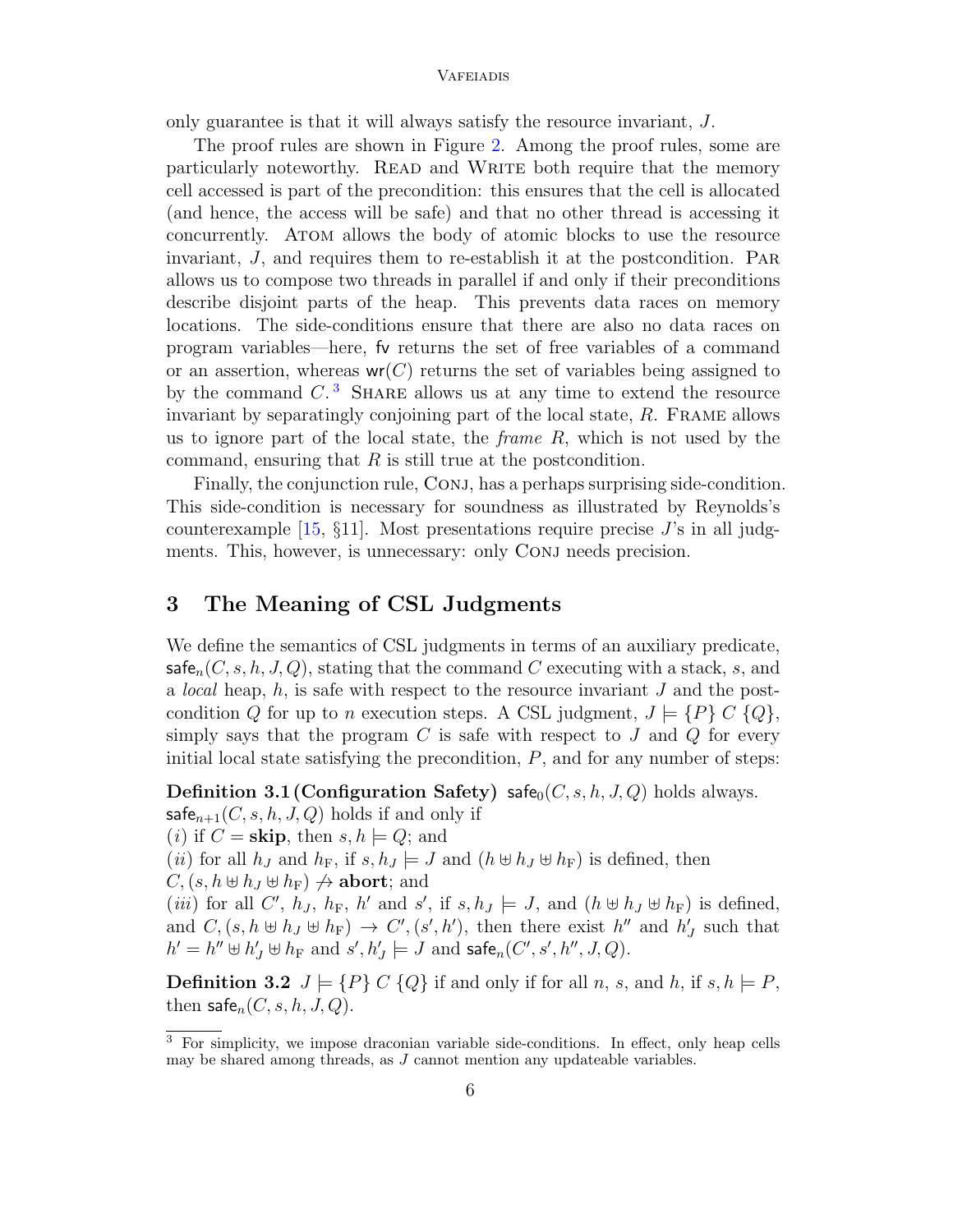Intuitively, any configuration is safe for zero steps. For  $n + 1$  steps, it must  $(i)$  satisfy the postcondition if it is a terminal configuration,  $(ii)$  not abort, and  $(iii)$  after any step, re-establish the resource invariant and be safe for another  $n$  steps. The number of steps merely ensures the definition is structurally decreasing.

In more detail,  $h$  is the part of the heap that is 'owned' by the command: the command can update  $h$  and no other command can access it in parallel. In conditions (ii) and (iii),  $h<sub>J</sub>$  represents the part of the heap that is shared among threads, and must hence satisfy the resource invariant. So, condition (*iii*) ensures that after the transition a new such component,  $h'_{J}$ , can be found. Finally,  $h_F$  represents the remaining part of the heap owned by the rest of the system. In condition  $(ii)$ , the command must not abort regardless of what that remaining part is. In condition *(iii)*, the command must not change any part of the heap that could be owned by another thread. Therefore,  $h_F$  must be a subheap of the new heap  $h'$ .

Safety Monotonicity & Frame Property. The purpose of the  $h_F$  quantifications is to admit the frame rule. In condition (*ii*),  $h_F$  essentially plays the role of "safety monotonicity" [\[20\]](#page-17-8), which requires that if  $(C, h)$  is safe (i.e., does not abort), then  $(C, h \oplus h_F)$  is also safe.

Similarly, in condition (*iii*),  $h_F$  plays the role of the "frame property" [\[20\]](#page-17-8), which requires that whenever  $(C, h)$  is safe and  $C, (s, h \oplus h_F) \to C', (s', h')$ , then there exists h'' such that  $C, (s, h) \to C', (s', h'')$  and  $h' = h'' \oplus h_F$ . Condition (*iii*) does not quite imply the frame property, as it does not require that  $C,(s,h) \to C', (s',h'')$ . It rather takes the transition  $C,(s,h) \to C', (s',h'')$ into account even though it might not be present.

The difference is quite subtle. In particular, if the operational semantics satisfies the safety monotonicity and frame properties (which it does in our case), we can drop the  $h_F$  quantification. (See [\[18\]](#page-17-10) for a proof.) Having the quantification, however, is crucial for some of the CSL extensions (see §[6\)](#page-12-0) and even simplifies some of the proofs for the normal CSL (Par and Frame).

Discussion. A nice aspect of Definition [3.1](#page-5-2) is that the straightforward lemmas about safety of compound commands are usually already inductive, thereby rendering the otherwise most challenging part of soundness proofs trivial. The only exception is Lemma [5.3](#page-12-1) about the resource declaration rule (for an extension of Definition [3.1](#page-5-2) to handle multiple named CCRs), which was arguably the most intellectually challenging part of the proof.

A second benefit is that we do not strictly require an abort semantics to prove the soundness of CSL: if we drop condition  $(ii)$  from Definition [3.1,](#page-5-2) we can still prove the soundness of CSL without ever referring to an abort semantics. In contrast, proofs relying on the safety monotonicity and frame properties heavily depend on an abort semantics (e.g., [\[3](#page-16-2)[,4](#page-16-5)[,5,](#page-16-3)[6,](#page-16-4)[9,](#page-17-1)[10\]](#page-17-6)).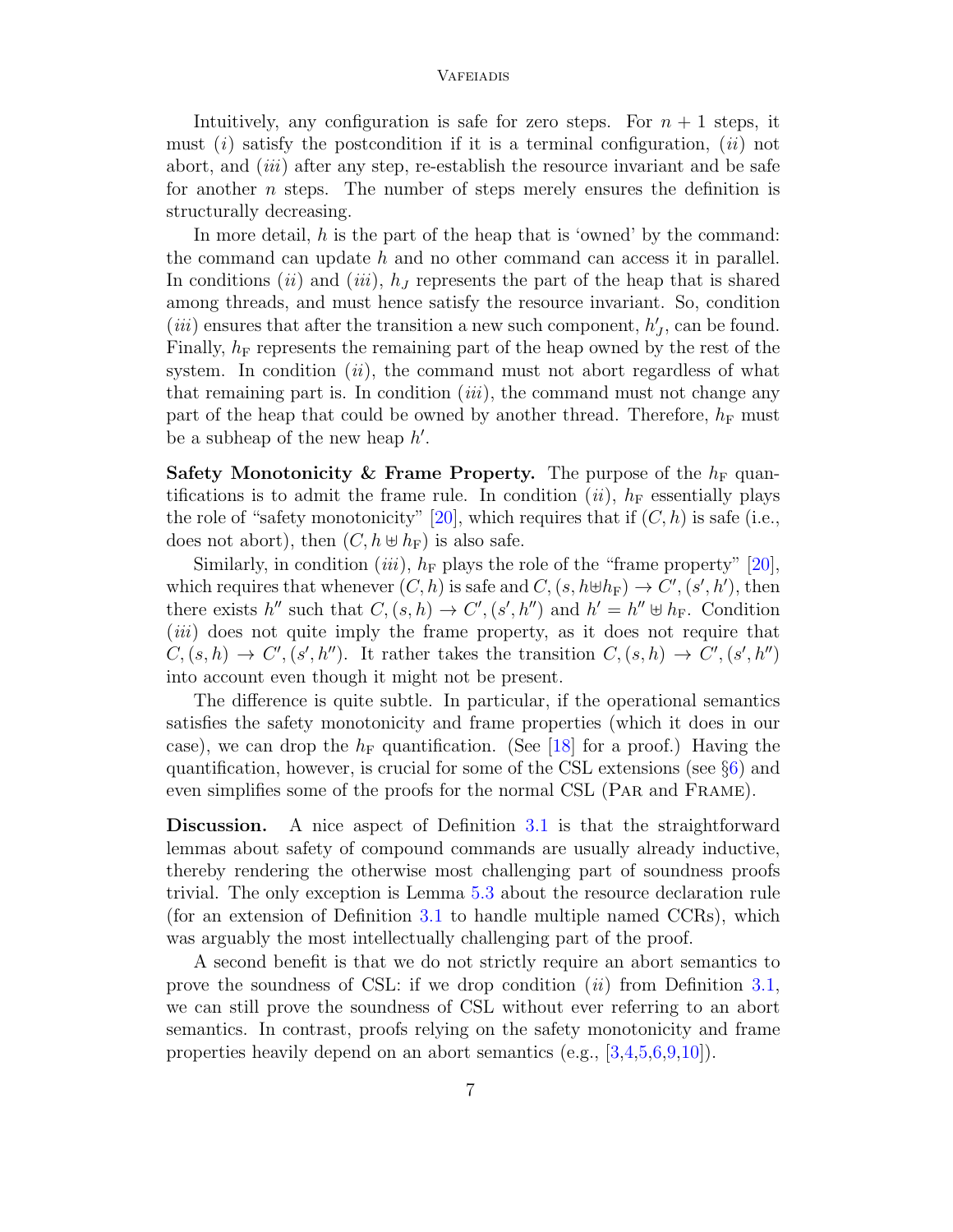### <span id="page-7-0"></span>4 Soundness Proof

We start with some basic –but important– properties of the semantics. In the following, let  $[s \sim s']^X$  stand for  $\forall x \in X$ .  $s(x) = s'(x)$  and  $\overline{X}$  for the complement of set X.

<span id="page-7-6"></span>**Proposition 4.1** If  $C, (s, h) \rightarrow C', (s', h')$ , then  $fv(C') \subseteq fv(C)$ ,  $wr(C') \subseteq$  $\mathsf{wr}(C)$ , and  $[s \sim s']^{\mathsf{wr}(C)}$ .

<span id="page-7-1"></span>**Proposition 4.2** (i) If  $[s \sim s']^{\mathsf{fv}(E)}$ , then  $[[E] \mid (s) = [[E] \mid (s')$ . (ii) If  $[s \sim s']^{f \vee (B)}$ , then  $[ B ](s) = [B ](s')$ . (iii) If  $[s \sim s']^{f \vee (P)}$ , then  $s, h \models P$  if and only if  $s', h \models P$ .  $(iv)$  If  $[s \sim s']^{f \circ (C)}$  and  $C, s \rightarrow$  abort, then  $C, s' \rightarrow$  abort. (v) If  $X \supseteq$  fv(C) and  $[s \sim s']^X$  and  $C, s \to C_1, s_1$ , then there exist  $s'_1$  such *that*  $C, s'$  →  $C'_1, s'_1$  *and*  $[s_1 \sim s'_1]^X$ .

Now, consider Definition [3.1.](#page-5-2) By construction, safe is monotonic with respect to n: if a configuration is safe for a number of steps, n, it is also safe for a smaller number of steps, m. (This is proved by induction on  $m$ .)

<span id="page-7-4"></span>**Lemma 4.3** If safe<sub>n</sub> $(C, s, h, J, Q)$  and  $m \leq n$ , then safe<sub>m</sub> $(C, s, h, J, Q)$ .

Further, as a corollary of Proposition [4.2,](#page-7-1)  $\mathsf{safe}_n(C, s, h, J, Q)$  depends only on the values of variables that are mentioned in  $C, J, Q$ .

<span id="page-7-5"></span>**Lemma 4.4** If  $\mathsf{safe}_n(C, s, h, J, Q)$  and  $[s \sim s']^{\mathsf{fv}(C, J, Q)},$  then  $\mathsf{safe}_n(C, s', h, J, Q).$ 

The soundness theorem for CSL is the following:

Theorem 4.5 (CSL Soundness) If  $J \vdash \{P\} C \{Q\}$ , then  $J \models \{P\} C \{Q\}$ .

Our proof strategy is to prove that each proof rule is a sound implication if we replace all the  $\vdash$  by  $\models$ . Then, the theorem follows by a straightforward rule induction. For brevity, we only show the proofs of the most interesting rules.

(Skip) The rule for skip follows immediately from the following lemma, whose proof is trivial because there are no transitions from skip.

<span id="page-7-3"></span>**Lemma 4.6** For all n, s, h, J, and Q, if  $s, h \models Q$ , then safe<sub>n</sub>(skip, s, h, J, Q).

(ATOM) We need an auxiliary lemma for code executing in atomic blocks:

<span id="page-7-2"></span>Lemma 4.7 If  $\forall n$ . safe<sub>n</sub> $(C, s, h, emp, Q)$  and def $(h \oplus h_F)$ , then  $(i) \neg (C, (s, h \oplus h_F) \rightarrow^* \textbf{abort});$  and (ii) if, moreover,  $C, (s, h \oplus h_F) \rightarrow^*$  skip,  $(s', h')$ , then there exists h'' such that  $h' = h'' \oplus h_F \text{ and } s', h'' \models Q.$ 

This lemma is proved by an induction on the length of the  $\rightarrow^*$  traces, noting that when  $J = \text{emp}$ , the second clause of Definition [3.1](#page-5-2) simplifies to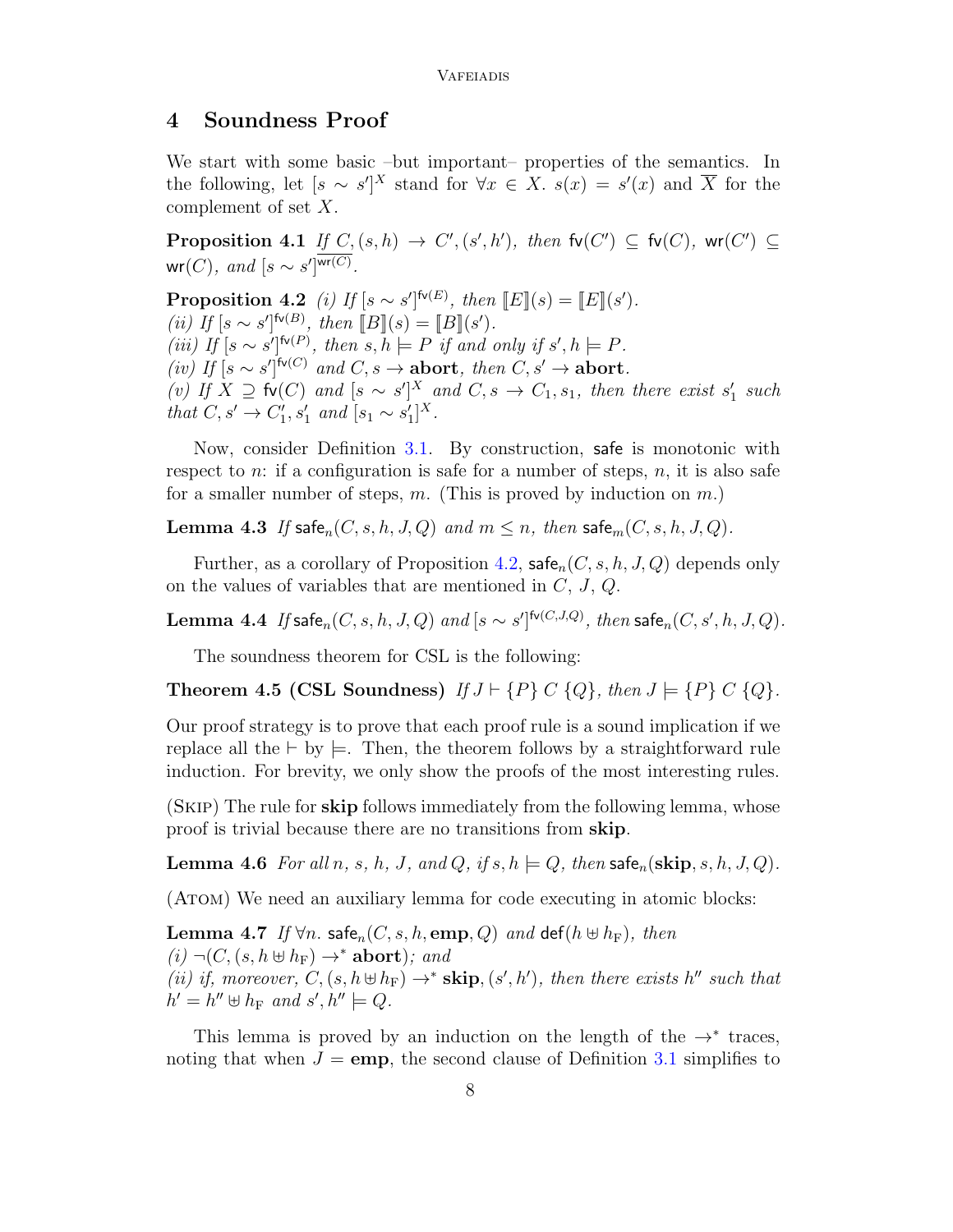$\mathsf{safe}_{n+1}(C, s, h, \mathbf{emp}, Q)$  if and only if (*i*) if  $C =$  **skip**, then  $s, h \models Q$ ; and (*ii*) for all  $h_F$ , if  $\det(h \oplus h_F)$ , then  $C,(s, h \oplus h_F) \nrightarrow \text{abort}$ ; and (*iii*) for all  $h_F$ , C', s', h', if C,  $(s, h \oplus h_F) \rightarrow C', (s', h')$ , then there exists h'' such that  $h' = h'' \uplus h_F$  and  $\mathsf{safe}_n(C', s', h'', J, Q)$ .

The main lemma for atomic commands is as follows:

Lemma 4.8 If emp  $\models \{P \cdot J\} \cup \{Q \cdot J\}$ , then  $J \models \{P\}$  atomic  $\cup \{Q\}$ .

**Proof.** Assume (\*) **emp**  $\models$  { $P * J$ } C { $Q * J$ }, and pick arbitrary  $s, h \models P$ and n. We have to show that  $\mathsf{safe}_n(\mathbf{atomic}\;C, s, h, J, Q)$ . If  $n = 0$ , this is trivial; so consider  $n = m + 1$ . Condition (i) is trivial as **atomic**  $C \neq$  **skip**. (ii) If atomic  $C,(s,h\oplus h_J\oplus h_F)\rightarrow$  abort, then from the operational semantics  $C, (s, h \oplus h_J \oplus h_F) \rightarrow^*$  abort, which with Lemma [4.7](#page-7-2) contradicts (\*). (*iii*) The only way for **atomic**  $C$ ,  $(s, h \oplus h_J \oplus h_F) \rightarrow C'$ ,  $(s', h')$  is if  $C' =$  **skip** and  $C, (s, h \oplus h_J \oplus h_F) \rightarrow^* \textbf{skip}, (s', h')$ . Hence, from assumption (\*) and Lemma [4.7,](#page-7-2) there exists h'' such that  $h' = h'' \oplus h_F$  and  $s', h'' \models Q * J$ . So, there exist  $h'''$  and  $h'_J$  such that  $h'' = h''' \oplus h'_J$ , s',  $h''' \models Q$ , and s',  $h'_J \models J$ .

(Par) For parallel composition, we need the following auxiliary lemma:

**Lemma 4.9** If safe<sub>n</sub> $(C_1, s, h_1, J, Q_1)$ , safe<sub>n</sub> $(C_2, s, h_2, J, Q_1)$ ,  $h_1 \oplus h_2$  is defined,  $f\nu(J, C_1, Q_1) \cap \text{wr}(C_2) = \emptyset$ , and  $f\nu(J, C_2, Q_2) \cap \text{wr}(C_1) = \emptyset$ , then safe<sub>n</sub> $(C_1 || C_2, s, h_1 \oplus h_2, J, Q_1 * Q_2)$ .

Finally, from Lemma [4.6,](#page-7-3) we get  $\mathsf{safe}_m(\mathbf{skip}, s', h''', J, Q)$ .

**Proof.** By induction on *n*. In the inductive step, we know  $IH(n) \stackrel{\text{def}}{=}$ 

$$
\forall C_1, h_1, C_2, h_2.\ \mathsf{safe}_n(C_1, s, h_1, J, Q_1) \land \mathsf{safe}_n(C_2, s, h_2, J, Q_1) \land \mathsf{def}(h_1 \uplus h_2) \newline \land \mathsf{fv}(J, C_1, Q_1) \cap \mathsf{wr}(C_2) = \emptyset \land \mathsf{fv}(J, C_2, Q_2) \cap \mathsf{wr}(C_1) = \emptyset \newline \implies \mathsf{safe}_n(C_1 \| C_2, s, h_1 \uplus h_2, J, Q_1 * Q_2)
$$

and we have to show  $IH(n+1)$ . So, pick arbitrary  $C_1$ ,  $h_1$ ,  $C_2$ ,  $h_2$  and assume (1) safe<sub>n+1</sub> $(C_1, s, h_1, J, Q_1)$ , (2) safe<sub>n+1</sub> $(C_2, s, h_2, J, Q_2)$ , (3) def( $h_1 \oplus h_2$ ) and (4) the variable side-conditions, and try to show  $\mathsf{safe}_{n+1}(C_1 \| C_2, s, h_1 \oplus h_2, J, Q_1 * Q_2).$ Condition  $(i)$  is trivial.

(ii) If  $C_1||C_2$ ,  $(s, h_1 \oplus h_2 \oplus h_J \oplus h_F) \rightarrow$  abort, then according to the operational semantics  $C_1$ ,  $(s, h_1 \oplus h_2 \oplus h_J \oplus h_F) \rightarrow$  abort or  $C_2$ ,  $(s, h_1 \oplus h_2 \oplus h_J \oplus h_F) \rightarrow$  abort, contradicting our assumptions (1) and (2).

(*iii*) Pick arbitrary C',  $h_J$ ,  $h_F$ , s', h' such that  $s, h_J \models J$ ,  $(h_1 \not\leftrightarrow h_2 \not\leftrightarrow h_J \not\leftrightarrow h_F)$ is defined, and  $C_1 \| C_2$ ,  $(s, h_1 \oplus h_2 \oplus h_J \oplus h_F) \rightarrow (C', s', h')$ . The operational semantics has three possible transitions for  $C_1||C_2$ .

**Case** (PAR1).  $C' = C'_1 || C_2$  and  $C_1$ ,  $(s, h_1 \oplus h_2 \oplus h_J \oplus h_F) \to C'_1$ ,  $(s', h')$ . From (1), there exist  $h'_1$  and  $h'_j$  such that  $h' = h'_1 \oplus h'_j \oplus (h_2 \oplus h_F)$ ,  $s', h'_j \models J$ , and  $\mathsf{safe}_n(C'_1, s', h'_1, J, Q_1)$ .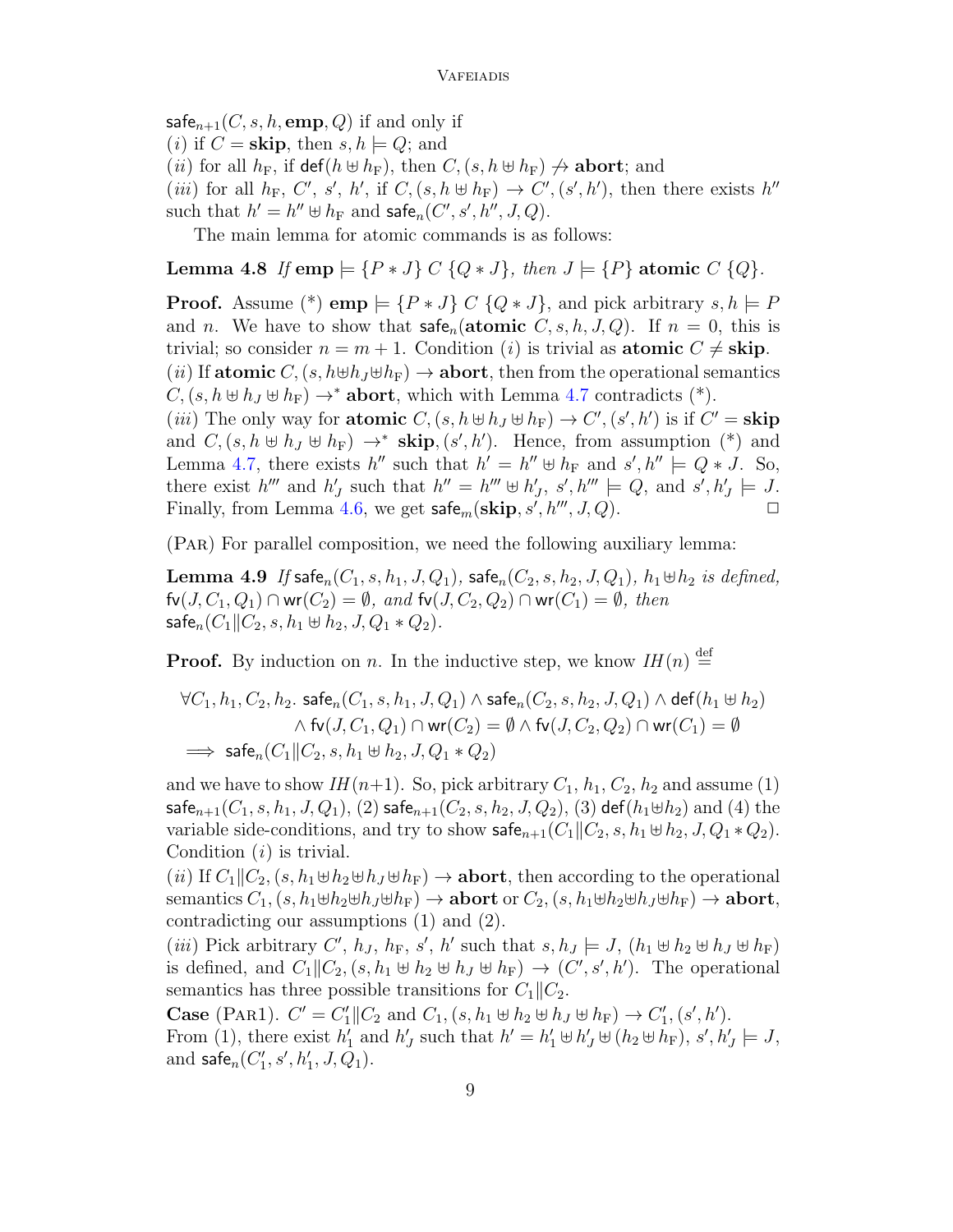From (2) and Proposition [4.3,](#page-7-4) we have  $\mathsf{safe}_n(C_2, s, h_2, J, Q_2)$ . Then, from Propositions [4.4](#page-7-5) and [4.1,](#page-7-6) and assumption (4), we have  $\mathsf{safe}_n(C_2, s', h_2, J, Q_2)$ . Also, from Proposition [4.1](#page-7-6) and (4),  $fv(C'_1, Q_1) \cap wr(C_2) = \emptyset$  and  $fv(C_2, Q_2) \cap$  $\textsf{wr}(C'_1) = \emptyset$ , and hence from  $IH(n)$ , safe $_n(C'_1 \| C_2, s', h'_1 \oplus h_2, J, Q_1 * Q_2)$ . Case (Par2). This case is completely symmetric.

**Case** (PAR3).  $C_1 = C_2 = C' =$ **skip**,  $h' = h_1 \oplus h_2 \oplus h_J \oplus h_F$ . From (1) and (2), unfolding the definition of safe, we have that  $s, h_1 \models Q_1$  and  $s, h_2 \models Q_2$ . So,  $s, h_1 \oplus h_2 \models Q_1 * Q_2$ , and, from Lemma [4.6,](#page-7-3) safe<sub>n</sub>(skip,  $s, h_1 \oplus h_2$ ).  $\Box$ 

(Frame) The frame rule is a cut-down version of the parallel composition rule. It follows directly from the following lemma:

Lemma 4.10 If safe<sub>n</sub> $(C, s, h, J, Q)$ , fv $(R) \cap \textsf{wr}(C) = \emptyset$ ,  $h \oplus h_R$  is defined, and  $s, h_R \models R$ , then safe<sub>n</sub> $(C, s, h \oplus h_R, J, Q \ast R)$ .

**Proof.** By induction on  $n$ . The base case is trivial. For the inductive step, assume (\*) safe $_{n+1}(C, s, h, J, Q)$ , (†) fv $(R) \cap$  wr $(C) = \emptyset$ , and ( $\ddagger$ ) s,  $h_R \models R$ . Now, we have to prove  $\mathsf{safe}_{n+1}(C, s, h \oplus h_R, J, Q \ast R).$ 

(i) From (\*), we get  $s, h \models Q$  and so, using ( $\ddagger$ ),  $s, h \not\sqcup h_R \models Q * R$ .

(ii) Pick  $h_J$  and  $h_F$ . Then, from  $(*)$ ,  $C$ ,  $(s, h \oplus h_R \oplus h_J \oplus h_F) \nightharpoonup$  abort.

(*iii*) If  $C, (s, h \oplus h_R \oplus h_J \oplus h_F) \rightarrow C', (s', h')$ , then from (\*), there exist  $h'', h'_J$ such that  $h' = h'' \oplus h'_J \oplus (h_R \oplus h_F)$  and  $s', h'_J \models J$  and  $\mathsf{safe}_n(C', s', h'', J, Q)$ . Now, from (†), (‡), Prop. [4.1](#page-7-6) and [4.2,](#page-7-1) we get  $s', h_R \models R$  and  $f(v(R) \cap wr(C') = \emptyset$ . Therefore, from the induction hypothesis,  $\mathsf{safe}_n(C', s', h' \oplus h_R, J, Q * R)$ .  $\Box$ 

(Share) We need the following lemma, which is similar to the previous one.

**Lemma 4.11** If  $\text{safe}_n(C, s, h, J * R, Q)$ ,  $h \oplus h_R$  is defined, and  $s, h_R \models R$ , then safe<sub>n</sub> $(C, s, h \oplus h_R, J, Q * R)$ .

**Proof.** By induction on  $n$ . For the inductive step,

(i) From our assumptions,  $s, h \models Q$  and  $s, h_R \models R$ , and so  $s, h \not\sqcup h_R \models Q * R$ . (ii)  $C$ ,  $(s, h \oplus h_R \oplus h_J \oplus h_F) \nightharpoonup$  abort follows directly from our assumptions.

(*iii*) If  $C, (s, h \oplus h_R \oplus h_J \oplus h_F) \rightarrow C', (s', h')$ , then from our assumptions, there exist  $h''$ ,  $h'_{JR}$  such that  $h' = h'' \oplus h'_{JR} \oplus h_F$  and  $s', h'_{JR} \models J * R$  and safe<sub>n</sub>(C', s', h'', J \* R, Q). From the definition of \*, there exist  $h'_J$  and  $h'_R$  such that  $h'_{JR} = h'_{J} \oplus h'_{R}$  and  $s', h'_{J} \models J$  and  $s', h'_{R} \models R$ . Therefore, from the induction hypothesis,  $\mathsf{safe}_n(C', s', h'' \oplus h'_R, J, Q * R)$ , as required.  $\Box$ 

(Conj) Now consider the conjunction rule. Its soundness rests upon the validity of the following implication:

$$
\mathsf{safe}_n(C, s, h, J, Q_1) \land \mathsf{safe}_n(C, s, h, J, Q_2) \implies \mathsf{safe}_n(C, s, h, J, Q_1 \land Q_2).
$$

Naturally, one would expect to prove this implication by induction on  $n$  with an induction hypothesis quantifying over all  $C$  and  $h$ . The base case is trivial;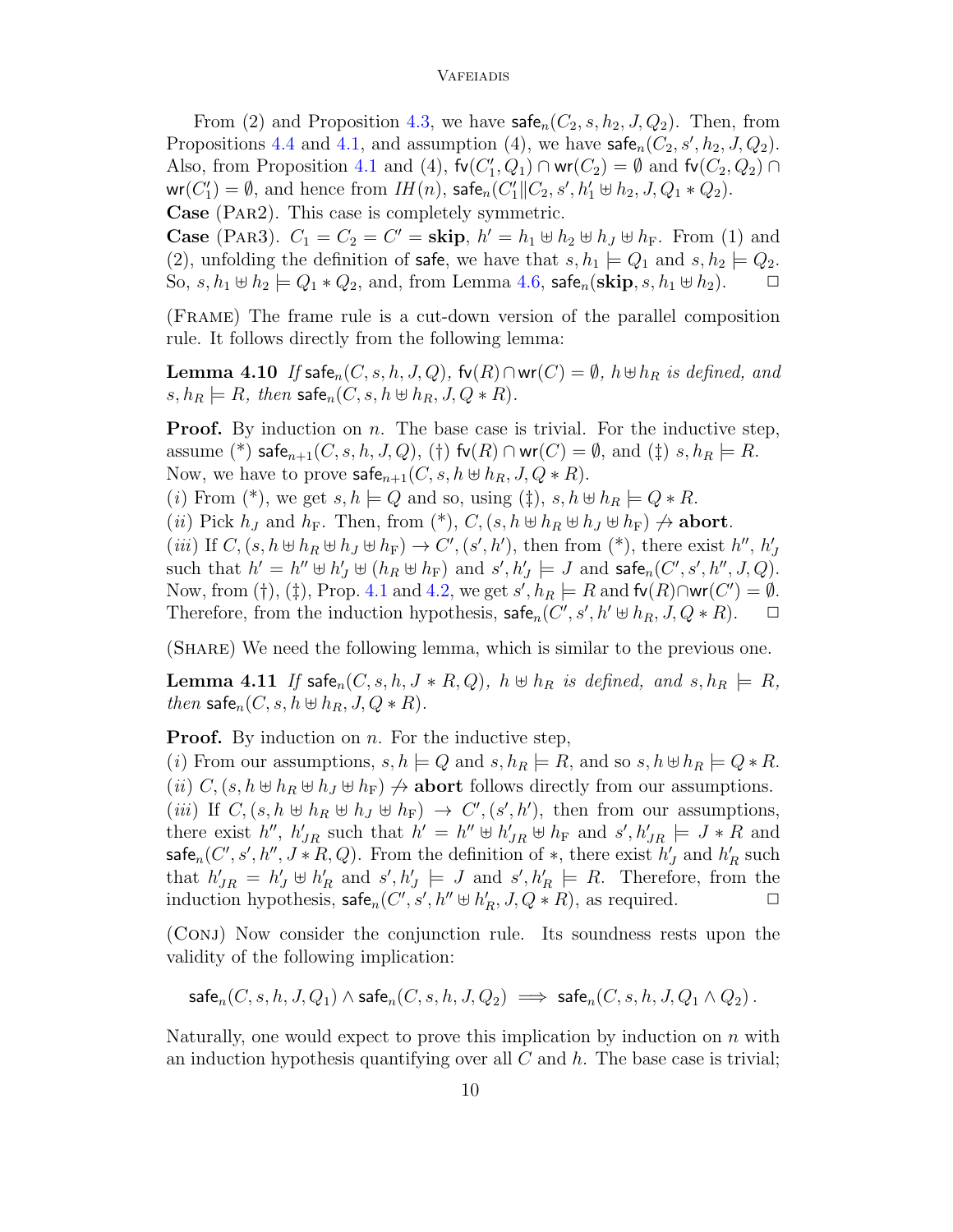|                                      | $(C_1,\sigma) \rightarrow (C'_1,\sigma')$                                                                                                                  |        | $(C_2,\sigma) \rightarrow (C'_2,\sigma')$                                                                             |  |        |
|--------------------------------------|------------------------------------------------------------------------------------------------------------------------------------------------------------|--------|-----------------------------------------------------------------------------------------------------------------------|--|--------|
|                                      |                                                                                                                                                            | (PAR1) |                                                                                                                       |  | (PAR2) |
|                                      | $\frac{\textsf{locked}(C'_1) \cap \textsf{locked}(C_2) = \emptyset}{(C_1    C_2, \sigma) \to (C'_1    C_2, \sigma')}$                                      |        | $\frac{\textsf{locked}(C_1) \cap \textsf{locked}(C_2') = \emptyset}{(C_1 \  C_2, \sigma) \to (C_1 \  C_2', \sigma')}$ |  |        |
|                                      | $(\textsf{accesses}(C_1,s) \cap \textsf{writes}(C_2,s)) \cup (\textsf{accesses}(C_2,s) \cap \textsf{writes}(C_1,s)) \neq \emptyset \; (\text{RACEDETECT})$ |        |                                                                                                                       |  |        |
| $(C_1  C_2,(s,h)) \rightarrow$ abort |                                                                                                                                                            |        |                                                                                                                       |  |        |
| (Res1)                               | resource r in $C, \sigma \to$ resource r in $C', \sigma'$ if $C, \sigma \to C', \sigma'$                                                                   |        |                                                                                                                       |  |        |
| (RES2)                               | resource r in skip, $\sigma \rightarrow$ skip, $\sigma$                                                                                                    |        |                                                                                                                       |  |        |
| (WITH1)                              | with r when B do $C, \sigma \to$ within r do $C, \sigma$ if $\sigma = (s, h)$ and $\ B\ (s)$                                                               |        |                                                                                                                       |  |        |
| (WITH2)                              | within r do $C, \sigma \rightarrow$ within r do $C', \sigma'$ if $C, \sigma \rightarrow C', \sigma'$                                                       |        |                                                                                                                       |  |        |
| (WITH3)                              | within r do skip, $\sigma \to \text{skip}, \sigma$                                                                                                         |        |                                                                                                                       |  |        |
| (RESA)                               | resource r in $C, \sigma \rightarrow$ abort                                                                                                                |        | if $C, \sigma \rightarrow$ abort                                                                                      |  |        |
| (WITHA)                              | within r do $C, \sigma \rightarrow$ abort                                                                                                                  |        | if $C, \sigma \rightarrow$ abort                                                                                      |  |        |
|                                      |                                                                                                                                                            |        |                                                                                                                       |  |        |

Fig. 3. Operational semantics for CCRs.

<span id="page-10-1"></span>so consider the  $n+1$  case. The first two subcases are easy; so consider subcase (*iii*). From the first assumption, we know that there exist  $h^1$  and  $h^1_J$  such that  $h' = h^1 \oplus h^1_J$  and  $h^1_J \models J$  and  $\mathsf{safe}_n(C', h^1, J, Q_1)$ . Similarly, from the first assumption, there exist  $h^2$  and  $h^2$  such that  $h' = h^2 \oplus h^2$  and  $h^2 = J$  and  $\mathsf{safe}_n(C',h^2,J,Q_2),$  but, in general, we do not know that  $h^1=h^2$  which would allow us to complete the proof. Since, however,  $J$  must be precise, then (from Definition [2.1\)](#page-4-1)  $h_j^1 = h_j^2$ , and since  $\forall$  is cancellative, we also have  $h^1 = h^2$  and the result follows by applying the induction hypothesis.

# <span id="page-10-0"></span>5 Multiple Resources & Data Race Freedom

In this section, we consider the programming language used by O'Hearn [\[15\]](#page-17-0) and Brookes [\[3\]](#page-16-2), which has multiple named resources and permits the execution of critical regions acting on different resources to go on in parallel. The programming language replaces atomic commands, **atomic**  $C$ , with two new constructs and an intermediate command form:

 $C ::= \dots |$  resource r in  $C |$  with r when B do  $C |$  within r do  $C$ 

The first declares a new mutual exclusion lock,  $r$ , known as a *resource* or a resource bundle in CSL terminology. The second construct denotes a conditional critical region (CCR) which runs in isolation with respect to any other CCRs with the same lock. Executing a CCR blocks until the resource is available and the condition  $B$  is true, and then executes the body  $C$  in isolation to other CCRs acting on the same resource. This is achieved by holding a lock for the duration of testing whether B is satisfied and the execution of its body. Finally, within r do C represents a partially executed CCR: one that has acquired the lock, tested the condition, and still has to execute C. We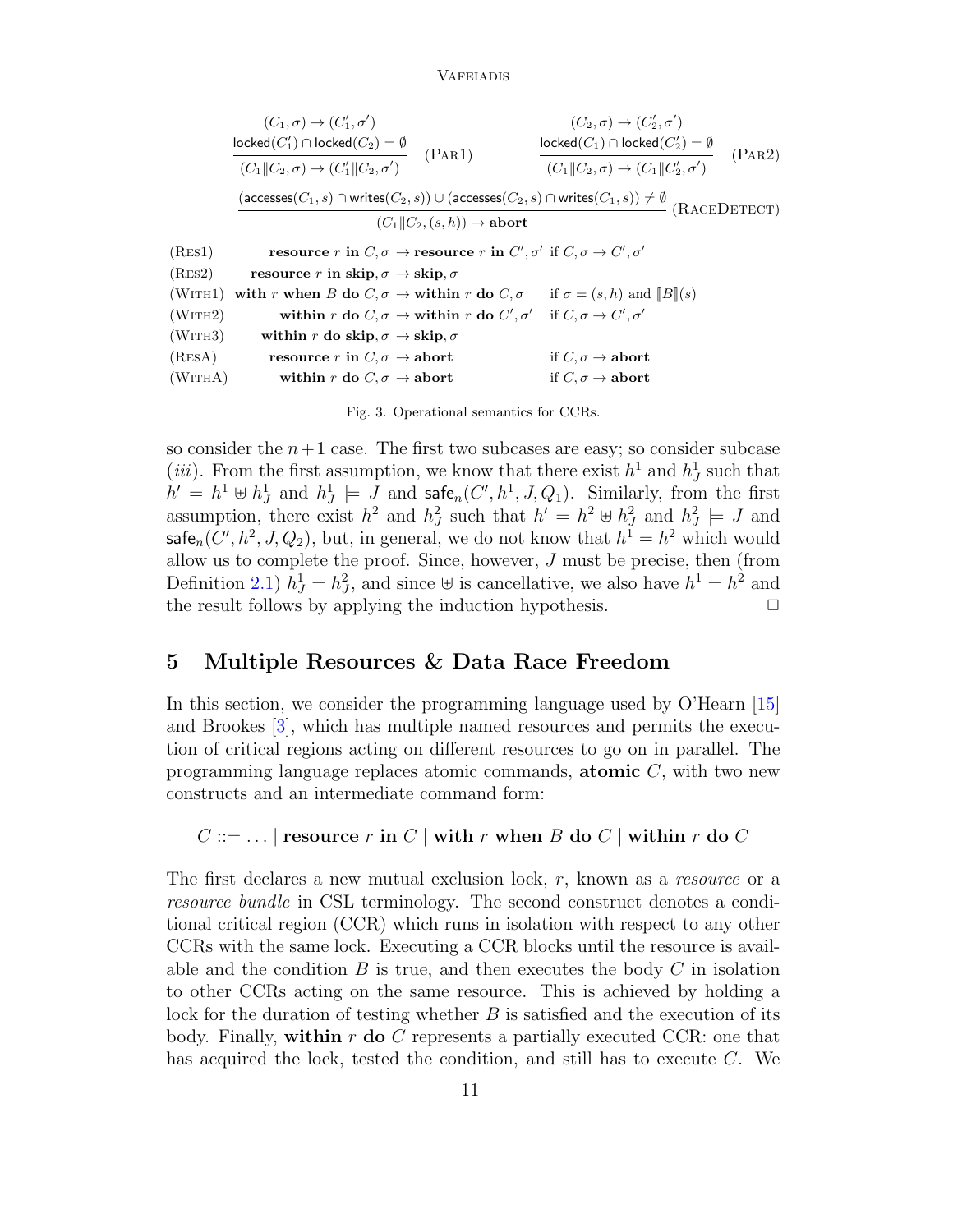define  $\text{locked}(C)$  to be the set of regions syntactically locked by C: those r for which  $C$  contains a **within**  $r$  do  $C'$  subterm.

The operational semantics is given by the rules of Figure [1](#page-2-1) (excluding Par1, Par2, Atom, AtomA) and the new rules shown in Figure [3.](#page-10-1) The reduction rules for parallel composition (Par1, Par2) have been adapted to check that two threads do not hold the same lock at the same time. This was unnecessary in the simpler setting because atomic blocks executed in one step.

To show absence of data races, we have added a rule (RACEDETECT) that aborts whenever a data race is observed. Here, the functions  $\arccos\left(\frac{C}{s}\right)$ and writes  $(C, s)$  return the set of heap locations accessed or modified by C respectively. Their formal definitions can be found in [\[18\]](#page-17-10).

CSL judgments for multiple resources are of the form  $\Gamma \vdash \{P\} \ C \ \{Q\},\$ where  $\Gamma$  is a mapping from resource names, r, to their corresponding resource invariants, which are normal assertions. We have the proof rules from Figure [2](#page-4-0)  $-\text{except (ATom)}$  and (SHARE)– uniformly replacing J by Γ. In addition, we have the following two rules concerning resource declarations and CCRs:

$$
\frac{\Gamma, r: J \vdash \{P\} \ C \ \{Q\}}{\Gamma \vdash \{P * J\} \ \text{resource } r \text{ in } C \ \{Q * J\}} \qquad \frac{\Gamma \vdash \{(P * J) \land B\} \ C \ \{Q * J\}}{\Gamma, r: J \vdash \{P\} \text{ with } r \text{ when } B \text{ do } C \ \{Q\}}
$$

The first rule is analogous to the Share rule: it allows us to declare a new resource bundle, r, and associate a resource invariant with it. The second rule is analogous to Atom, allowing the verifier to assume that the relevant resource invariant holds separately at the beginning of the CCR and requiring him to be re-establish it at the end of the CCR.

The definition of configuration safety is adapted as follows:

### **Definition 5.1** safe<sub>0</sub> $(C, s, h, \Gamma, Q)$  holds always.

safe<sub>n+1</sub> $(C, s, h, \Gamma, Q)$  if and only if (*i*) if  $C =$  **skip**, then  $s, h \models Q$ ; and (*ii*) for all  $h_F$ , if  $(h \oplus h_F)$  is defined, then  $C$ ,  $(s, h \oplus h_F) \nrightarrow$  **abort**; and  $(iii)$  accesses $(C, s) \subseteq \textbf{dom}(h)$ ; and (*iii*) decesses( $C, S$ )  $\subseteq$  **conf**(*ii*), and<br>(*iv*) for all *C'*, *h*<sub>F</sub>, *h*<sub>F</sub>, *s'*, *h'*, *L'*, if *s*, *h*<sub>F</sub>  $\models$   $\circledast_{r \in \text{locked}(C')}$ \locked(*C*)  $\Gamma(r)$ , and  $(C, (s, h \oplus h_{\Gamma} \oplus h_{\Gamma}), L) \rightarrow (C', (s', h'), L')$ , then there exist  $h''$  and  $h'_{\Gamma}$  such that  $h' = h'' \oplus h'_{\Gamma} \oplus h_{\Gamma}$  and  $s', h'_{\Gamma} \models \mathcal{L}_{r \in \mathsf{locked}(C) \setminus \mathsf{locked}(C')}$   $\Gamma(r)$  and safe<sub>n</sub> $(C', s', h'', \Gamma, Q)$ .

Similar to Definition [3.1,](#page-5-2) here h is the part of the heap owned by the command;  $h_{\Gamma}$  is the part that belongs to definitely unacquired resources (since any memory cells belonging to a currently acquired resource are part of the local heap of the thread that holds the lock for that resource); and  $h_F$  represents the frame, namely memory cells belonging to other parts of the system. The set  $\mathsf{locked}(C') \setminus \mathsf{locked}(C)$  represents the set of locks that have been acquired by the transition from  $C$  to  $C'$ : for all of those, we assume that the resource invariant holds. Conversely,  $\mathsf{locked}(C') \setminus \mathsf{locked}(C)$  is the set of locks released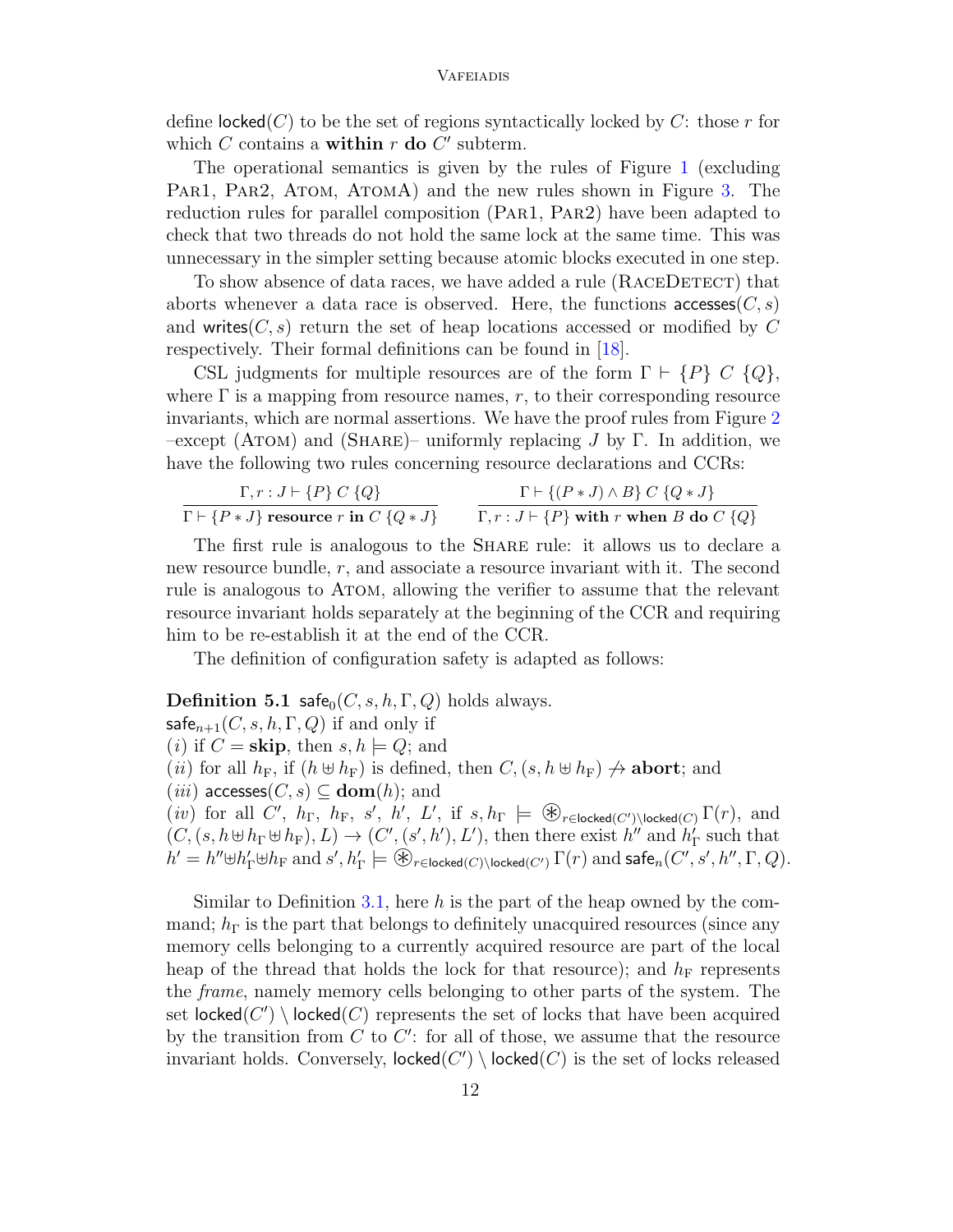by the transition: for all those, we check that the resource invariant is established. Finally, the new conjunct accesses( $C, s$ )  $\subseteq$  **dom**(h) is included so that we can show that safe programs do not have any data races.

As before, the semantics of triples is given in terms of the safe predicate:

**Definition 5.2**  $\Gamma \models \{P\} \ C \{Q\}$  if and only if for all n, s, h, if s, h  $\models P$  then  $\mathsf{safe}_n(C, L, s, h, \Gamma, Q).$ 

The proof of soundness proceeds as before and has been fully formalised in Isabelle/HOL. See [\[18\]](#page-17-10) for details. We say that a command is well-formed if and only if it does not have two different subcommands simultaneously having acquired the same CCR lock, as this cannot occur in a normal execution. To prove the soundness of the two new rules, we use the following lemmas:

<span id="page-12-1"></span>**Lemma 5.3** If safe<sub>n</sub> $(C, s, h, (\Gamma, r : R), Q)$  and C is well-formed and  $f\nu(R) \cap$  $wr(C) = \emptyset$ , then (i) if  $r \notin \text{locked}(C)$ , then for all  $h_R$ , if  $\text{dom}(h) \cap \text{dom}(h_R) = \emptyset$  and  $s, h_R \models R$ , then safe<sub>n</sub>(resource r in  $C, s, h \oplus h_R, \Gamma, Q \ast R$ ); and (ii) if  $r \in \textsf{locked}(C)$ , then safe<sub>n</sub>(resource r in  $C, s, h, \Gamma, Q \ast R$ ).

**Lemma 5.4** If safe<sub>n</sub> $(C, s, h, \Gamma, Q * R)$  and within r do C is well-formed, then safe<sub>n</sub>(within r do  $C, s, h, (\Gamma, r : R), Q$ ).

The proofs of these lemmas can be found in [\[18\]](#page-17-10). Our formalisation also covers local variable declarations as well as the auxiliary variable elimination rule as in Brookes's original proof [\[3\]](#page-16-2).

# <span id="page-12-0"></span>6 Permissions

Permissions [\[2,](#page-16-0)[1\]](#page-16-1) are an extension to the standard heap model that enables read-sharing between parallel threads. Consider, for example, the Hoare triple:  ${10 \mapsto -} \; x := [10] \; || \; y := [10] \; {10 \mapsto -}$ . Standard CSL cannot verify that the program satisfies its specification because to read from [10] both threads must know that the cell is allocated (i.e., have  $10 \rightarrow -$  as a precondition), but the assertion  $10 \mapsto -* 10 \mapsto -$  (required by the parallel composition rule) is unsatisfiable. With permissions, one can instead split  $10 \mapsto -$  into two half permissions,  $(10 \overset{0.5}{\mapsto} -) * (10 \overset{0.5}{\mapsto} -)$ , and give one to each thread. The idea then is such partial permissions are read-only: they allow the cell to be read, but not updated. This is captured by the following new proof rule:

$$
x \notin \text{fv}(E, E', E'', J)
$$
  

$$
J \vdash \{E \stackrel{E'}{\mapsto} E''\} x := [E] \{E \stackrel{E'}{\mapsto} E'' \land x = E''\}
$$
 (READ2)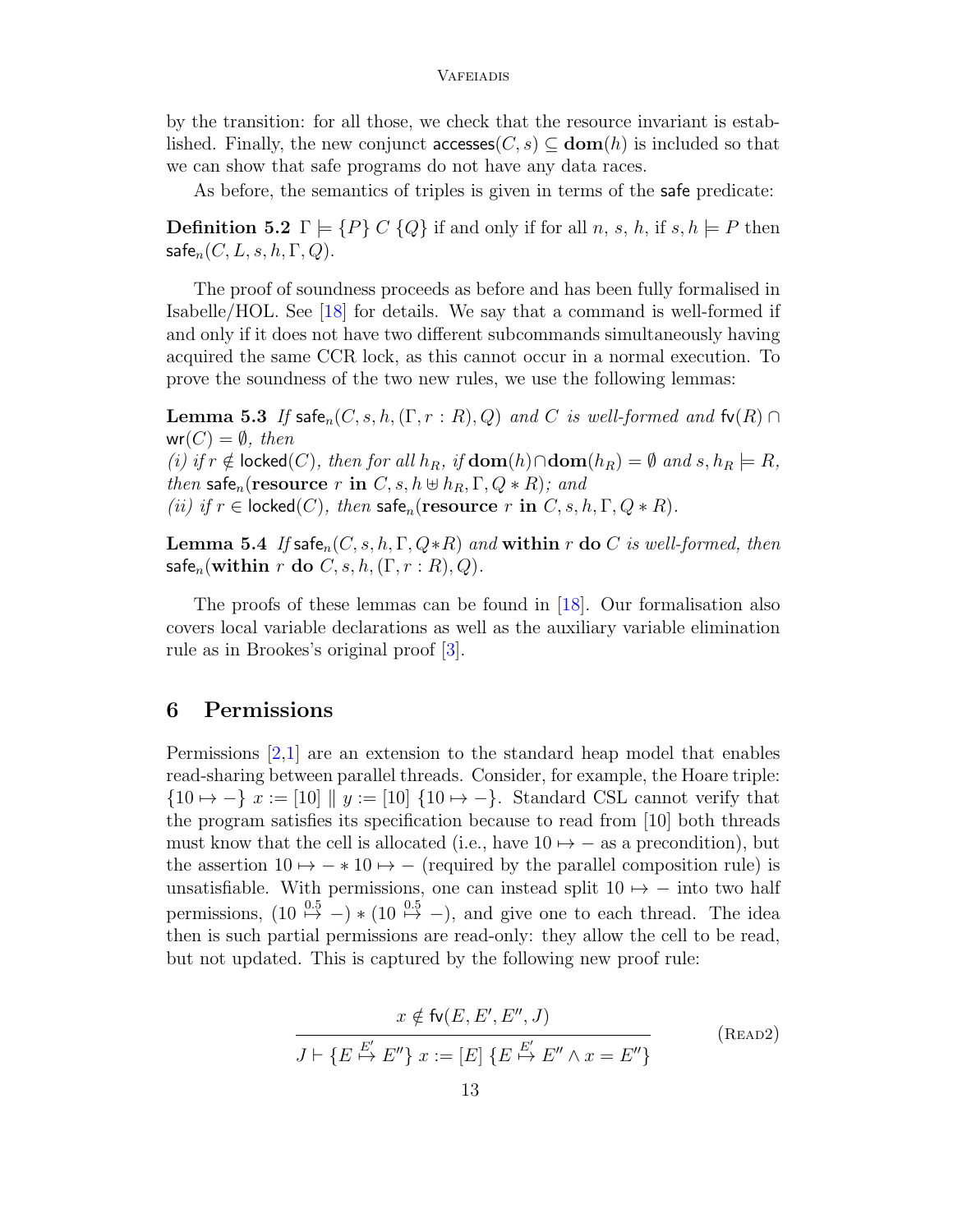At the postcondition, the two half permissions are collected and joined to give back 10  $\mapsto$  -, which is just shorthand notation for 10  $\stackrel{1}{\mapsto}$  -.

Permission models are sets, K, with a distinguished element,  $\top \in K$ , called *full* permission, and a commutative and associative partial operator,  $\oplus$ , denoting addition of two permissions, satisfying the following properties:

$$
\forall k \in K. \ \neg \text{def}(\top \oplus k) \quad \text{and} \quad \forall k \in K \setminus \{\top\}. \ \exists k' \in K. \ k \oplus k' = \top
$$

The first equation says that  $\top$  is the greatest permission, as it cannot be combined with any other permission. The second equation says that every non-full permission has a complement permission which when added to it gives full permission. The model we saw previously is known as fractional *permissions.* K is the set of numbers in the range  $(0, 1]$ ,  $\oplus$  is ordinary addition and is undefined when the result falls out of the range, and  $\top = 1$ . The complement of fractional permission k is simply  $1 - k$ .

To model a heap with permissions, we extend  $\oplus$  to act on permission-value pairs as follows:

$$
(k_1, v_1) \oplus (k_2, v_2) \stackrel{\text{def}}{=} \begin{cases} (k_1 \oplus k_2, v_1) & \text{if } v_1 = v_2 \text{ and } \text{def}(k_1 \oplus k_2) \\ \text{undefined} & \text{otherwise} \end{cases}
$$

We also extend  $\oplus$  to act on permission-heaps, PH  $\stackrel{\text{def}}{=}$  Loc  $\rightarrow$  (Perm  $\times$  Val), as follows. We take  $h_1 \oplus h_2$  to be defined if and only if  $h_1(a) \oplus h_2(a)$  is defined for all  $a \in (\textbf{dom}(h_1) \cap \textbf{dom}(h_2))$ . If  $h_1 \oplus h_2$  is defined, it has domain  $dom(h_1) \cup dom(h_2)$  with the following values:

$$
(h_1 \oplus h_2)(a) \stackrel{\text{def}}{=} \begin{cases} h_1(a) \oplus h_2(a) & \text{if } a \in (\text{dom}(h_1) \cap \text{dom}(h_2)) \\ h_1(a) & \text{if } a \in (\text{dom}(h_1) \setminus \text{dom}(h_2)) \\ h_2(a) & \text{if } a \in (\text{dom}(h_2) \setminus \text{dom}(h_1)) \end{cases}
$$

As expected, adding two permission-heaps is defined whenever for each location in their overlap, the heaps store the same value and permissions that can be added together. The result is a permission-heap whose permissions for the location in the overlap is just the sum of the individual heaps.

Assertions are now modelled by permission-heaps, PH. The new assertion form  $E_1 \stackrel{E_2}{\mapsto} E_3$  has the following semantics:

$$
s, h \models E_1 \stackrel{E_2}{\mapsto} E_3 \iff \textbf{dom}(h) = \{ [E_1](s) \} \land h([E_1](s)) = ([E_2](s), [E_3](s))
$$

We can consider the set of concrete heaps as being a subset of that of permission-heaps by equating a concrete heap, h, with the permission-heap, h', which has the same domain as h and for each location  $\ell \in \text{dom}(h)$ ,  $h'(\ell) =$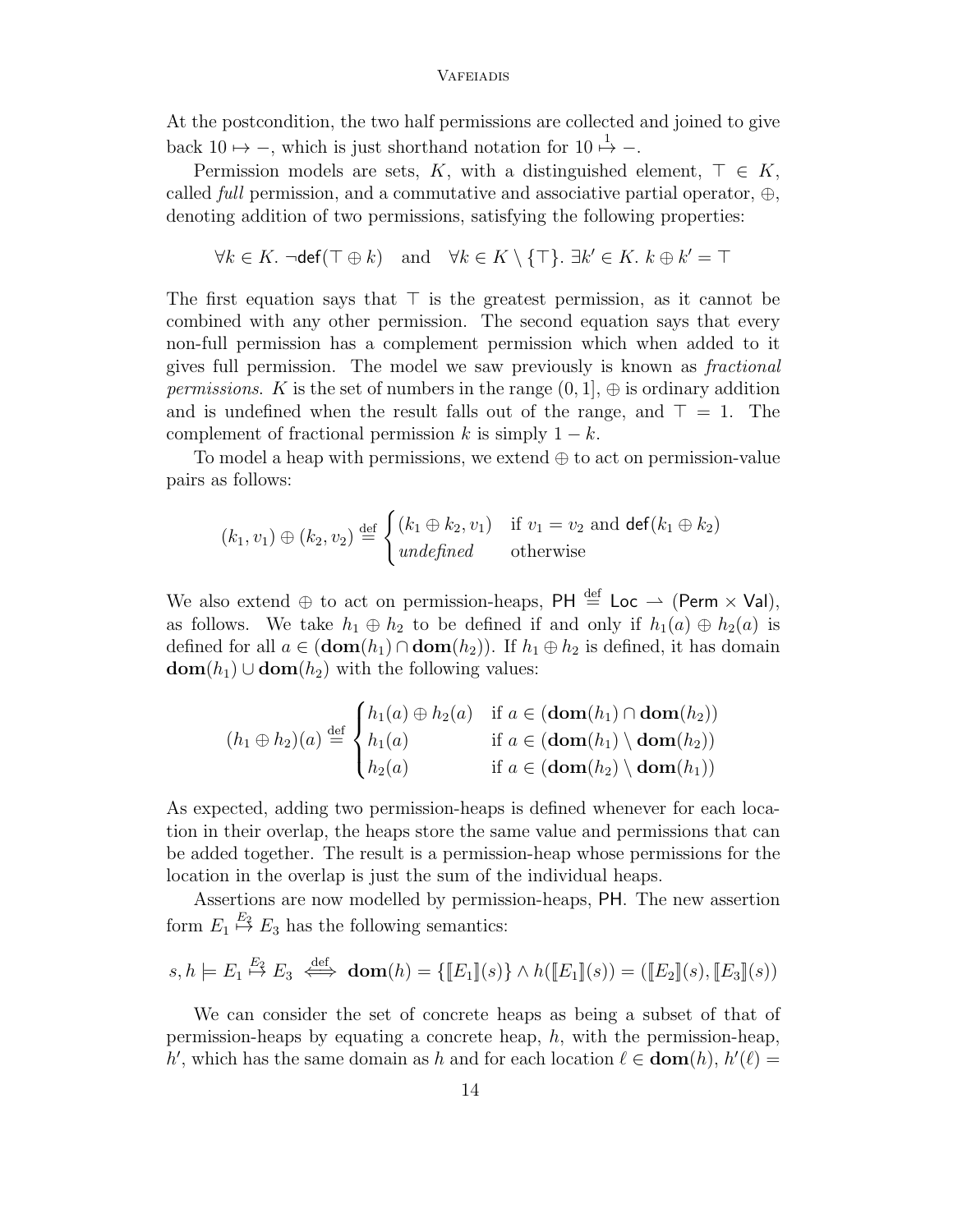$(\top, h(\ell))$ . In other words, h' has full permission and the same values for every location in  $h$ , and no permission for any other location. Observe that every permission-heap can be extended to a normal heap:

$$
\forall h \in \text{PH. } \exists h_{\text{F}} \in \text{PH. } (h \oplus h_{\text{F}}) \in \text{Heap.}
$$

This allows us to use the same definitions for safe predicate as we have seen already, uniformly replacing  $\uplus$  with  $\oplus$  and having the h,  $h_F$ , etc. range over permission-heaps rather than normal heaps. The definition is a bit subtle: as the operational semantics is defined over normal heaps,  $(C, h \oplus h_I \oplus h_F) \rightarrow \dots$ makes sense only when  $h \oplus h_J \oplus h_F$  is a normal heap, a condition that is always possible to achieve as  $h_F$  is universally quantified.

The check in the safe definition that  $h_F$  does not change by transitions ensures that programs update the values only of heap locations they have full permission to, but allows threads to access any memory they partially own.

The soundness proof carries over to permission-heaps with no difficulty. See the machine-checked proof [\[18\]](#page-17-10) for details.

# <span id="page-14-0"></span>7 RGSep

RGSep [\[19\]](#page-17-9) is a more radical extension to CSL replacing resource invariants by two binary predicates,  $R$  and  $G$ , known as the rely and the guarantee respectively. As in CSL, the heap is logically divided into parts owned by threads and other parts owned by resources (and hence shared among threads, but accessed only within an atomic commands). The rely,  $R$ , describes the changes made to the resource-owned states by the environment (i.e., every other thread in the system that could execute concurrently with the current command), whereas the guarantee, G, describes the changes made by the command itself.

Preconditions and postconditions are also changed into binary predicates describing both the local (thread-owned) and the shared (resource-owned) components of the state. We shall use the notation  $s,(h_1,h_2) \models P$  to denote that the stack s and the heaps  $h_1$  and  $h_2$  satisfy the binary assertion  $P$ , whether it is a pre-, a post-, a rely or a guarantee condition.<sup>[4](#page-14-1)</sup>

The safe<sup>RG</sup> predicate records not only the local heap,  $h_L$ , but also the shared heap,  $h<sub>S</sub>$ , as this is needed for R and G:

**Definition 7.1** safe ${}_{0}^{\text{RG}}(C, s, h_L, h_S, R, G, Q)$  holds always.  $\mathsf{safe}_{n+1}^{\mathsf{RG}}(C,s,h_L,h_S,R,G,Q)$  if and only if (*i*) if  $C =$  **skip**, then  $s,(h<sub>L</sub>,h<sub>S</sub>) \models Q$ ; and

<span id="page-14-1"></span><sup>4</sup> RGSep uses different syntax to denote pre- and postconditions than the one used to denote rely and guarantee conditions. In this paper, however, we shall not go into the syntax of RGSep assertions, and so we overlook such syntactic differences.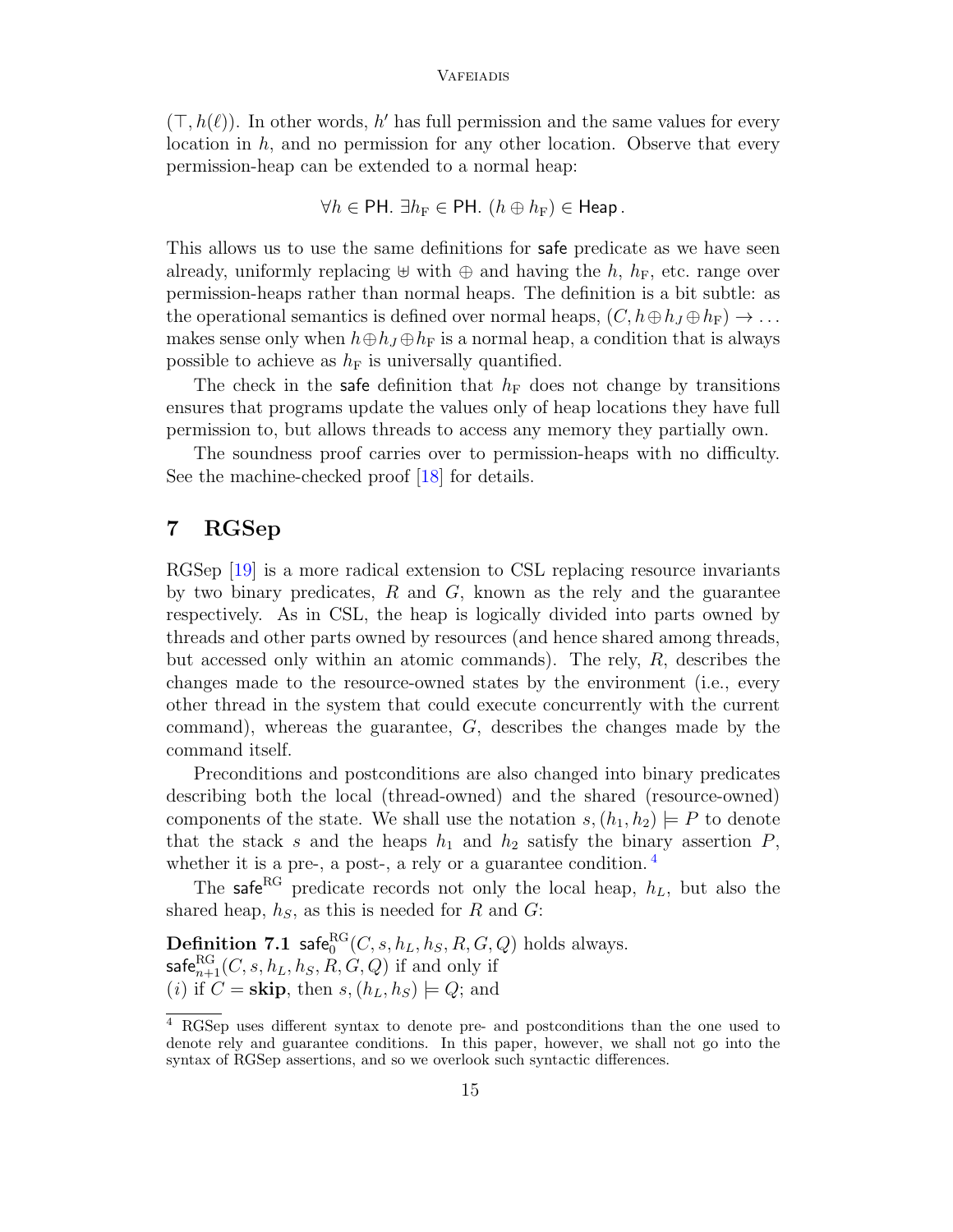(*ii*) for all  $h_F$ ,  $C$ ,  $(s, h_L \oplus h_S \oplus h_F) \nightharpoonup$  **abort**; and

(*iii*) whenever  $C, (s, h_L \oplus h_S \oplus h_F) \to C', (s', h')$ , then there exist  $h'_L$  and  $h'_S$  such that  $h' = h'_L \uplus h'_S \uplus h_F$  and  $s, (h_S, h'_S) \models G$  and  $\mathsf{safe}^{\mathsf{RG}}_n(C', s', h'_L, h'_S, R, G, Q);$  $(iv)$  whenever  $s, (h_S, h_S') \models R$  and  $\mathsf{def}(h_L \oplus h_S'),$  then  $\mathsf{safe}^{\mathsf{RG}}_n(C, s, h_L, h_S', R, G, Q).$ 

A configuration is safe for  $n + 1$  steps if (i) whenever it is a terminal configuration, it satisfies the postcondition; and (ii) it does not abort; and (iii) whenever it performs a transition, its change to the shared state satisfies the guarantee and the new configuration remains safe for  $n$  steps; and finally (iv) whenever the environment changes the shared state according to the rely, the resulting configuration remains safe for another  $n$  steps.

The semantics of RGSep judgments is defined in terms of  $\mathsf{safe}^{\mathsf{RG}}$  in the standard way:

**Definition 7.2**  $R; G \models_{\text{RGSep}} \{P\} \subset \{Q\}$  if and only if for all s,  $h_L$ ,  $h_S$ , and *n*, if  $s,(h_L, h_S) \models P$ , then  $\mathsf{safe}^{\mathsf{RG}}_n(C, s, h_L, h_S, R, G, Q)$ .

Note that the RGSep definitions use exactly the same operational semantics for commands as the CSL definitions: we did not have to come up with a new special semantics. As we did earlier with CSL, it is possible to extend the RGSep definitions to multiple shared regions. The soundness proof goes through in pretty much the same way as in  $\S 4$  $\S 4$  and in [\[17\]](#page-17-11).

### 8 Conclusion

The paper has presented a concise soundness proof of CSL and related program logics that does not involve any intermediate instrumented semantics, unlike most proofs in the literature (e.g.,  $[3,5,9,13,6]$  $[3,5,9,13,6]$  $[3,5,9,13,6]$  $[3,5,9,13,6]$  $[3,5,9,13,6]$ ). We have shown that inventing elaborate semantics is unnecessary and have argued that it is also harmful because it obscures the soundness argument. This becomes increasingly problematic as one moves towards larger languages and more complicated concurrent program logics.

As mentioned already, there exist several soundness proofs for concurrent separation logic, while even the first proof by Brookes [\[3\]](#page-16-2) came 3-4 years after the CSL proof rules were conceived. This is partly due to the intricacy of the soundness resulting from imprecise assertions (cf., Reynolds's counterexample [\[15,](#page-17-0) §11]) and partly due to the numerous extensions to CSL that came along (e.g., permissions  $[2,1]$  $[2,1]$ , "variables as resource"  $[16]$ , "locks-in-theheap"  $[9,13]$  $[9,13]$ ) for which existing proofs required adaptation (e.g.  $[5]$ ) or new proofs were developed [\[9](#page-17-1)[,11,](#page-17-4)[13\]](#page-17-2).

A partial solution to the plethora of adapted proofs was given by Calcagno et al. [\[6\]](#page-16-4) with abstract separation logic, a soundness proof of CSL with respect to an abstract operational semantics to commands that could be instantiated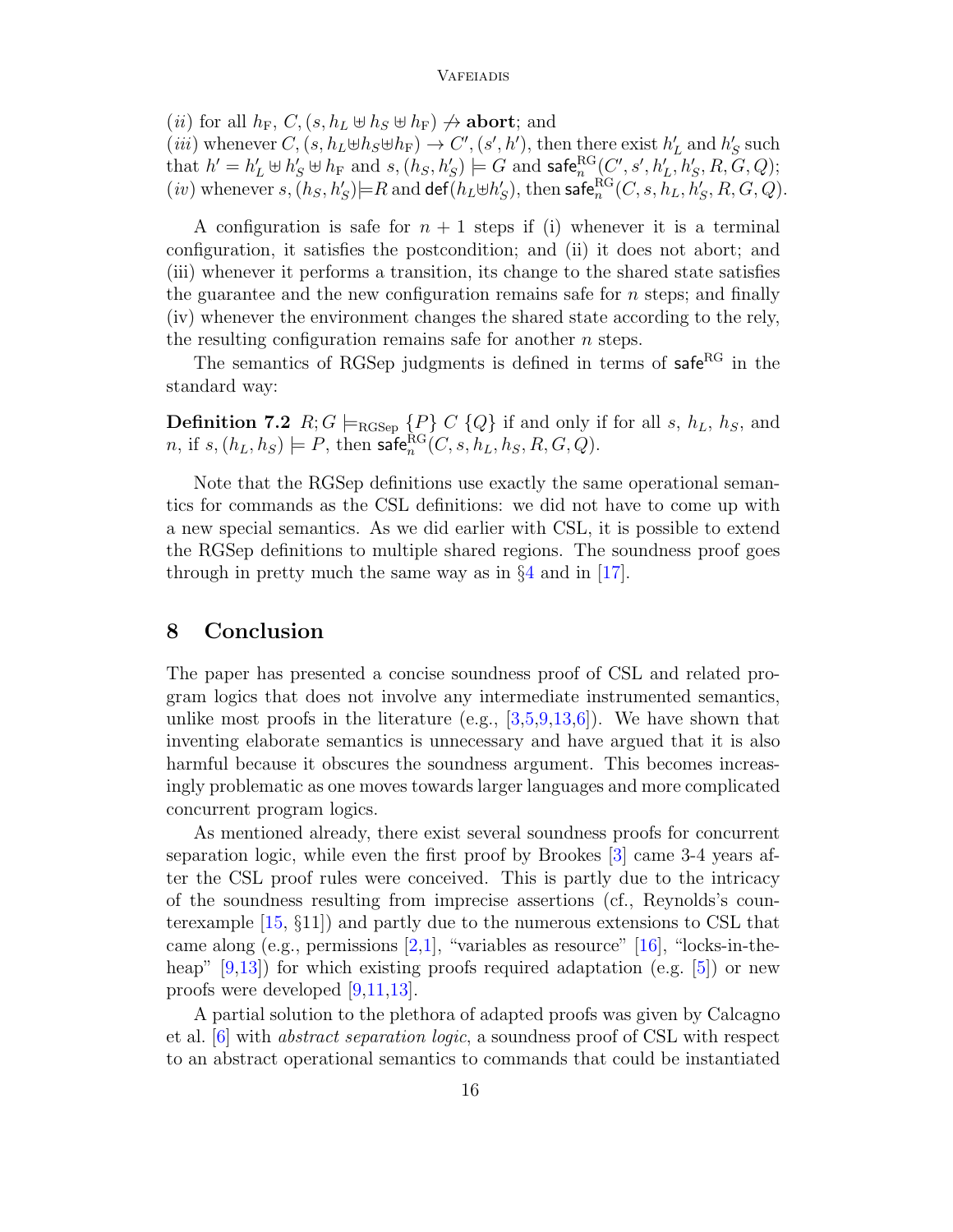to the various permission and variables-as-resource models. This unifying approach, unfortunately, has a significant drawback: the soundness of any particular instance of the logic (e.g., CSL with fractional permissions) tells us nothing about how verified programs behave when executed by the hardware. This is because the instantiated abstract semantics bears little resemblance to the 'machine semantics.' To get a meaningful correspondence, one would have to relate the two semantics, a task that is most likely non-trivial. This is why our proof is instead based on a concrete semantics.

The style of semantic definitions presented in this paper has also been used to justify the soundness of more advanced program logics, such as the concurrent abstract predicates of Dinsdale-Young et al. [\[7\]](#page-16-6). So far, however, we have used this style of semantic definitions to justify the correctness only of program logics about partial correctness. It is quite possible to extend these definitions in order to capture certain kinds of liveness properties. For example, we can define the meaning of a Hoare triple for obstruction-freedom by changing  $\mathsf{safe}_0(C, h, \ldots)$  instead of always being true to require that C terminates under no environment interference. In the future, I would like to explore this direction further.

### Acknowledgement

I would like to thank Stephen Brookes, Matthew Parkinson, Peter O'Hearn, and Glynn Winskel, who encouraged me to write this paper, and also John Wickerson and the anonymous reviewers for their valuable comments.

# References

- <span id="page-16-1"></span>[1] Bornat, R., Calcagno, C., O'Hearn, P. W., Parkinson, M. J., Permission accounting in separation logic, in: POPL (2005), pp. 259–270.
- <span id="page-16-0"></span>[2] Boyland, J., Checking interference with fractional permissions, in: 10th SAS, LNCS 2694 (2003), pp. 55–72.
- <span id="page-16-2"></span>[3] Brookes, S., A semantics for concurrent separation logic, Theor. Comput. Sci. 375 (2007), pp. 227–270.
- <span id="page-16-5"></span>[4] Brookes, S., Fairness, resources, and separation, Electr. Notes Theor. Comput. Sci. 265 (2010), pp. 177–195.
- <span id="page-16-3"></span>[5] Brookes, S., Variables as resource for shared-memory programs: Semantics and soundness, Electr. Notes Theor. Comput. Sci. 158 (2006), pp. 123–150.
- <span id="page-16-4"></span>[6] Calcagno, C., O'Hearn, P. W., Yang, H., Local action and abstract separation logic, in: LICS  $(2007)$ , pp. 366–378.
- <span id="page-16-6"></span>[7] Dinsdale-Young, T., Dodds, M., Parkinson, M., Gardner, P., Vafeiadis, V., Concurrent abstract predicates, in: ECOOP, LNCS 6183 (2010), pp. 504–528.
- [8] Gotsman, A., "Logics and analyses for concurrent heap-manipulating programs," Ph.D. dissertation, University of Cambridge Computer Laboratory (2009), also available as Technical Report UCAM-CL-TR-758.